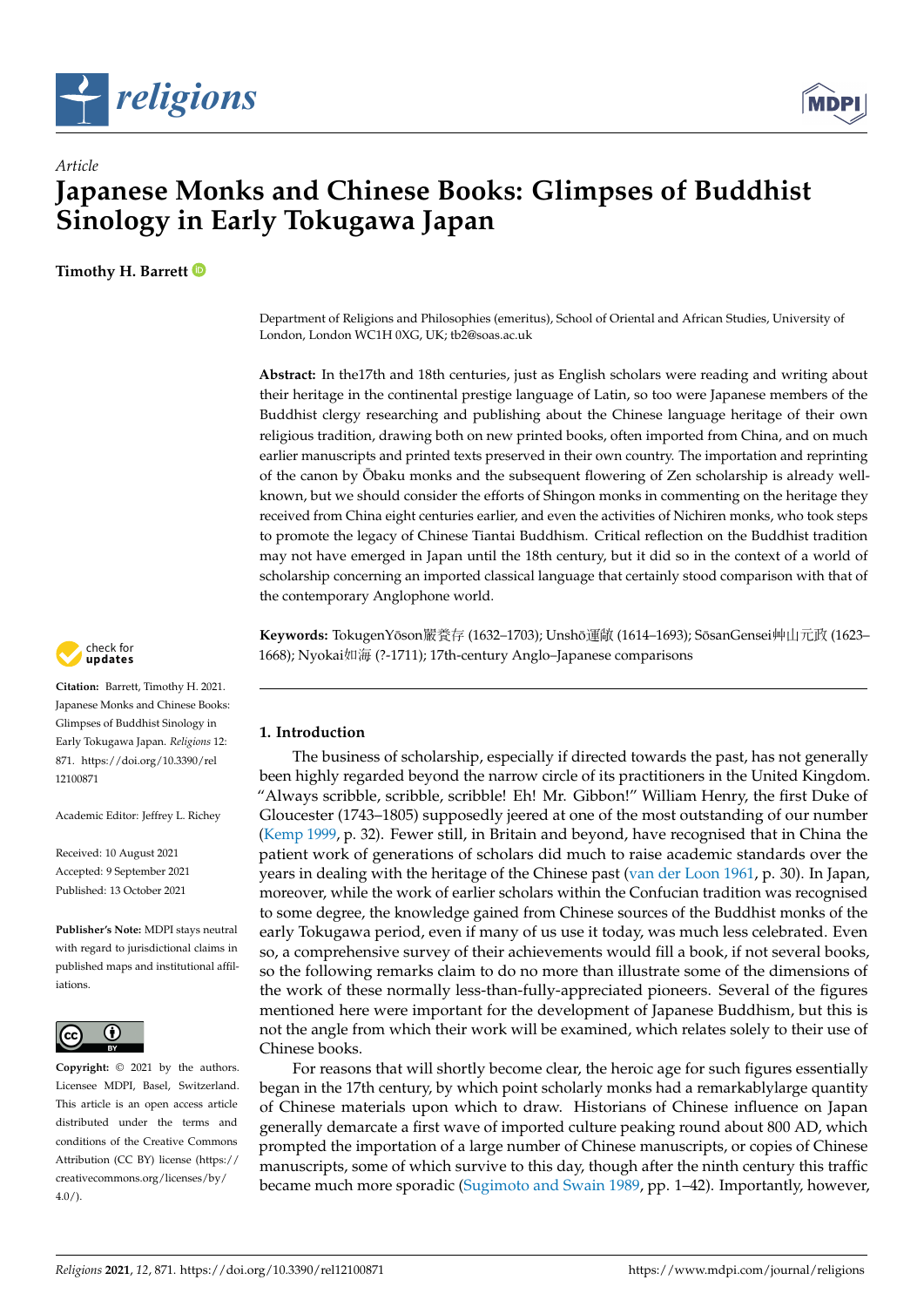those writing religious history saw another episode in the narrative of Sino-Japanese Buddhist contacts that gained indubitable significance from the mid-thirteenth century onward due to the unsettled conditions caused by the rise of the Mongols, again with consequences for Japan's Chinese studies, whereas those concerned with trade in general only see a new phase beginning in the fifteenth century [\(Bowring](#page-13-1) [2005,](#page-13-1) pp. 318–19; [Sugimoto and Swain](#page-14-1) [1989,](#page-14-1) pp. 148–52). All scholars agreed, however, that the start of the 17th century saw the beginning of another very high peak of Chinese cultural influence, once again visible most prevalently in the importing or republication of very large numbers of Chinese books.

This new peak was particularly visible in the bibliographic record due to two consecutive developments. First, China in the 16th century saw the emergence of a print culture based on woodblock that, in terms of volume and resilience, eclipsed anything that had come before, demonstrating levels of production that were certainly capable of standing comparison with those that Europe achieved at the same time in the wake of the introduction of Gutenberg's technology [\(McDermott](#page-13-2) [2005\)](#page-13-2). Secondly, the late 16th-century Japanese involvement with the Asian mainland, followed by the introduction of a long period of peace under the Tokugawa regime, ushered in an explosion of Japanese publishing based on the same technology, which had existed for some time but had been hampered by the limited development of a commercial market [\(Kornicki](#page-13-3) [1998\)](#page-13-3). The scale of Buddhist publication made possible by these advances, which also made the skill of block cutting more widely known in East Asia, may be seen in one of the first English-language biographies of a 17th century Japanese Buddhist monk, devoted to the Zen master Tetsugen Dōkō鐵眼道  $#$  (1630–1682). One of his major undertakings was the printing of the entire series of Buddhist canonical texts, a project that involved the creation of over 60,000 woodblocks so that the series, as it eventually turned out, could be kept in print for a quarter of a millennium, producing nearly 2000 full copies [\(Baroni](#page-13-4) [2006,](#page-13-4) pp. 52–53, 147–58). However, Tetsugen's efforts were substantially assisted by his Chinese master, Yinyuan隠元 (1592–1673), who had arrived in Japan to escape Manchu domination after the fall of the Ming dynasty, carrying with him an entire set of the contemporary Chinese canon, which included his own writings, that could serve as a model for Tetsugen's work [\(Wu](#page-14-2) [2015,](#page-14-2) pp. 142, 147). It is against this background that the following paper should be read.

#### **2. Zen Scholars and Zen Scholarship, Great and Small**

Both Tetsugen and Yinyuan were major figures in the Zen or Chan tradition, the form of East Asian Buddhism that has long attracted the attention of Anglophone researchers. Although they were redoubtable promoters of the Buddha's word, they were busy men rather than cloistered academics. By contrast, their younger contemporary Mujaku Dōchū無著 道忠 (1653–1744), while initially a participant in the exchanges prompted by the importation of Yinyuan's new, distinctively Chinese style of practice, was fortunate to live a long life after leaving his administrative responsibilities to his monastic colleagues. This provided him with a budget to acquire important Chinese reference works, and so he was able to continue further in researching the textual legacy of the Zen tradition that proved extraordinarily inspirational to his 20th century successors, both in Japan and beyond. As a result, his scholarship has been well-described twice in English, first with reference to his encyclopaedic writings, and secondly with regard to his critiques of the Chan Buddhism of the Ming period, that became familiar in Japan during his lifetime due to both Yinyuan and the many imported Chinese works that became readily available, often through Japanese reprints [\(App](#page-12-0) [1987;](#page-12-0) [Jorgensen](#page-13-5) [2007\)](#page-13-5).<sup>[1](#page-11-0)</sup>

<span id="page-1-0"></span>In these studies one may read of the many manuscript works he bequeathed to posterity, since his earlier administrative duties prompted the publication of only one treatise on monastic regulations during the course of his working career. However, the remaining 476 compositions he left behind at the time of his death at the age of 91, have been mined ever since by researchers, and two of his lexicographic compilations were so indispensable that they were eventually printed in the 20th century [\(Jorgensen](#page-13-5) [2007,](#page-13-5) pp. 26–27). His erudition,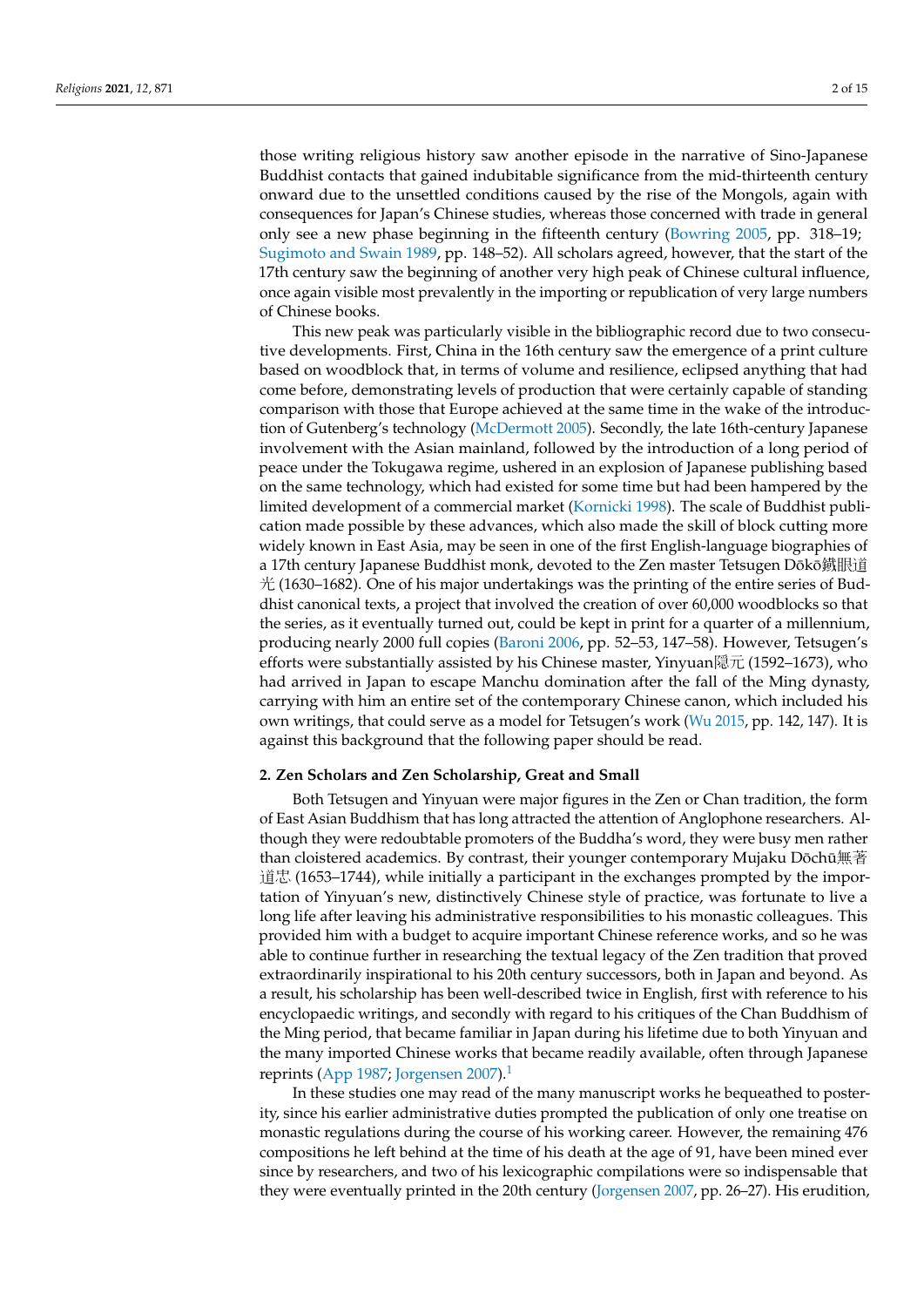based upon a lifetime of diligent reading, was utterly intimidating: the bibliography of just one of his works of lexicography lists 479 Buddhist sources and 352 sources from Chinese secular literature [\(App](#page-12-0) [1987,](#page-12-0) p. 161). It is a relief to find that he was no mere pedant, and that his polemical comments on the shortcomings of famous Chinese masters did not preclude occasional ventures also into writing Chinese poetry. However, while his achievements compel admiration, he can hardly be regarded as typical of the scholar-monks of his time and place, since he was by any standards historical or contemporary plainly exceptional. As [Jorgensen](#page-13-5) [\(2007,](#page-13-5) p. 38) points out, however, Mujaku Dōchū was certainly not alone in his pursuit of Zen historical studies, and he specifically brings forward as an example of another Zen scholar-monk from the same period Tokugan Yōson嚴養存 (1632–1703), and a work of his published as an appendix to a reprinted Chinese text in 1690.

However, Mujaku Dōchū always stayed close to his textual and lexicographic interests, whereas Tokugan Yōson's engagement with debates over the history of Chan lineages in China lured him into territory that was much more treacherous for anyone to venture into without a good library and disciplined reading habits. As I have shown elsewhere [\(Barrett](#page-13-6) [2020a,](#page-13-6) pp. 168–69), Yoson's assertions about Chinese source materials may have been taken ¯ seriously in early 20th century Japanese scholarship, but they do not in the least stand up to scrutiny in an age more fully endowed with library resources and especially with readily available reference works, both pre-modern and modern. Mujaku Dōchū's great weight of learning would make him a welcome adornment to any university department even today; Tokugan Yōson would struggle to get tenure.

Yet he was a man very much in tune with the temper of his own times. We know little about him, but we do know that he was interested in the cult of Xu Fu 徐福, and visited a Japanese site associated with it in 1679 ( $Ng$  [2014,](#page-13-7) p. 166). The legend of Xu Fu goes back as far as the account of the First Emperor in the *Shi ji*史記 (*Records of the Grand Historian*): a man of this name is said to have been dispatched by the Emperor with an entourage of young boys and girls to search for the Islands of the Immortals in the Eastern Sea, but to have returned asking for more resources, after which he sailed east never to be seen again [\(Watson](#page-14-3) [1993,](#page-14-3) pp. 49, 58, 61). In medieval Japan it had come to be believed that Xu Fu had actually landed in the Japanese archipelago with his companions and populated the islands, and to the Sinophile Japanese of the 17th century it was a more than welcome idea that they were in fact the descendants of these immigrants. This convenient legend had the effect of collapsing the longstanding tensions in Japan between continental and insular culture [\(Pollack](#page-13-8) [1986\)](#page-13-8) so that devotees of Chinese learning might feel no sense of distance from the source of their texts.

Zen monks of the late 17th century were, however, especially deeply involved in the study of China because of contemporary events such as those that brought Yinyuan and his books into their lives. Even before this, within their tradition links with China, including trade links with some of their monasteries, had always been important, so opportunities to study Chinese, including vernacular Chinese, had always been greater than in other early modern Japanese schools of Buddhism. To look for the true standing of Sinology among the early Tokugawa clergy it is important to look also at other schools, such as those founded almost nine centuries before this time by the great establishers of Tang Buddhist civilisation in Japan, Saichō最澄 (767–822) and Kūkai空海 (774–835). Both these men, as the creators of the Japanese Tendai and Shingon schools respectively, founded traditions that were in every sense 'established', often closely linked with the court and the imperial institution and based simultaneously on monastic institutions that were in their own way similarly durable. This was certainly how the Tendai school persisted in the early Tokugawa period, when one of its leaders, holder in his time of the title of official head of the school, or Tendai zasu天台座主, had been born as one of the many sons of the emperor Gomizuno-o 後水尾 天皇 (reigned 1611–1629). This man was not simply an eminent dignitary within his own ecclesiastical hierarchy, but also a scholar who produced a ground-breaking research aid so useful that it was reprinted in the 20thcentury and is still worth being aware of even today.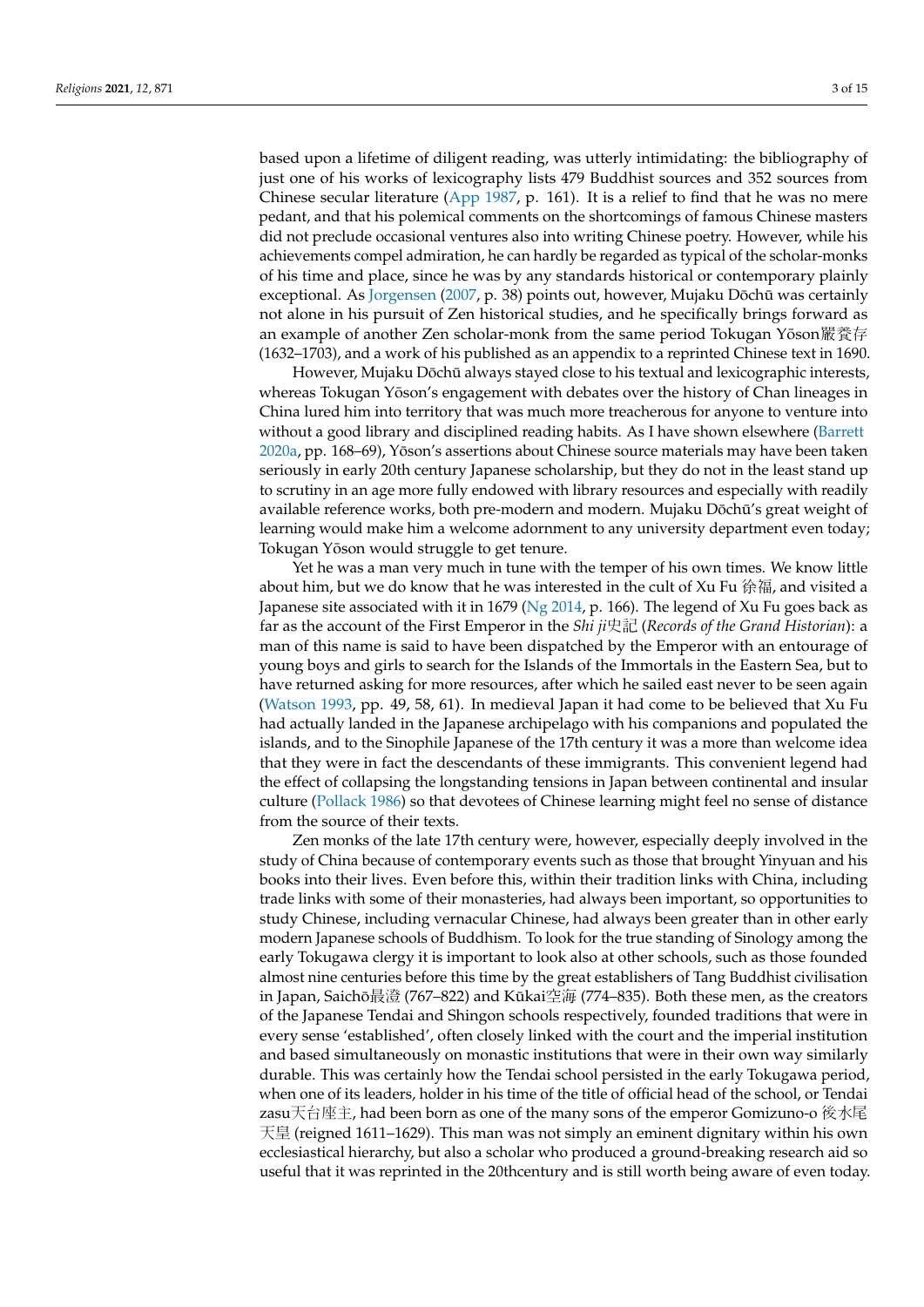#### **3. Guardians of the Heian Heritage**

The *Sōdenhaiin* 僧傳排韵 (Monks' Biographies Arranged by Rhyme) of 1680 takes 48 collections of biographies devoted to the Buddhist clergy of China and distributes them according to the names of their subjects as sorted into the 200 or so rhymes used in the composition of Tang verse, and recorded in then well-known tables preserving the no longer current phonetic distinctions between the rhymes in tabulated form. Because these tables were memorized in East Asia by anyone wishing to write Classical Chinese poetry, they could be used as a quick reference system for Chinese characters instead of the 'radical and stroke count' system of Chinese dictionaries more familiar in the West. This work, authored by the ordained prince,  $Gy\overline{o}$  (1640–1685), has been briefly described in English [\(McMullen](#page-13-9) [1975,](#page-13-9) pp. 191–92); as he notes, it was so useful as a fully referenced biographical dictionary that it was reprinted in typeset form in 1911 in the series *Dai Nihon BukkyoZensho ¯* 大日本仏教全書 (*Complete Writings on Japanese Buddhism*), volumes 99 and 100, with newly compiled indexes according to the now normal Japanese *kana* order (since by then, in late Meiji Japan, the urge to compose poetry in Chinese, though not absent, had waned appreciably and a knowledge of Tang rhyme schemes was no longer so widespread). More information on the career and other publications of this prince-abbot may be found in an article in Japanese that appeared a couple of years before McMullen's summary, from which we learn that initially its 108 fascicles were printed up from woodblock in only a handful of copies for friends, though soon requests for multiple exemplars started to come in [\(Murayama](#page-13-10) [1973,](#page-13-10) p. 517). The other publications for which he is known were mainly digests of the best-known texts in the East Asian Buddhist canon, for as Tetsugen's new printed copies were added to the less commonly encountered earlier printings of the canon that had entered Japan in times past, the need to find shortcuts to the mastery of such a wealth of written sources had become more acute [\(Murayama](#page-13-10) [1973,](#page-13-10) pp. 517–18). The production of these shortcuts, encouraged by a newly widespread print culture, may be compared to European phenomena such as the 1737 Bible concordance of Alexander Cruden (1699–1770), a work which in principle gave access to the whereabouts of every single word used in the King James translation of the Bible.

<span id="page-3-0"></span>Among the scholars who supported Gyōjo in his efforts to advertise his biographical masterpiece we find one name in a postscript which was certainly not that of a Tendai monk, but of a leader of the Shingon tradition. This tradition looked back through Kūkai to forms of Buddhism that had not long been introduced to China from India, so in looking at Tokugawa Buddhist Sinology we should not ignore the development at the same time of a newly visible Japanese interest in Indology as well, a trend that was not, as we shall see, confined to Buddhist Indology, nor simply to those in the Shingon tradition [\(Okitsu](#page-13-11) [2005\)](#page-13-11). However, Kūkai was self-consciously a master also of Chinese learning, well-read for example in literary thought, on the basis of which he eventually compiled a handbook that now preserves much information from China not otherwise transmitted [\(Bodman](#page-13-12) [2020\)](#page-13-12). However, even before he went to study in China in 804, he took pains to display his erudition in secular Chinese learning by composing a treatise on a theme already well established in China, comparing Buddhism with Confucianism and Daoism, the *Sangoshiiki ¯* 三教指帰, or *Indications of the Goals of the Three Teachings* [\(Hakeda](#page-13-13) [1972,](#page-13-13) pp. 101–39). It has long been known that both Saichō and Kūkai in their continental travels obtained copies of another work in this genre composed in China at some time in the middle of the eighth century and brought copies back to Japan, and in the early 21st century it was discovered that this work still survived there in manuscript. This work, *Sanjiaobuqilu n*三教不齊論, "Essay on The Inequality of the Three Teachings", by one Yao Bian姚晉, has now been studied in some detail by a team led by Fujii Jun 藤井淳, since it has become clear both that it influenced some redrafting carried out by Kūkai on his own work after his return to Japan, and that it would also have been at least in principle available to all later commentators on his writings [\(Fujii](#page-13-14) [2016\)](#page-13-14).<sup>[2](#page-11-1)</sup> It has also been known for some time that a 12thcentury or later modified Chinese rewriting of Yao's work was printed in Japan under his name but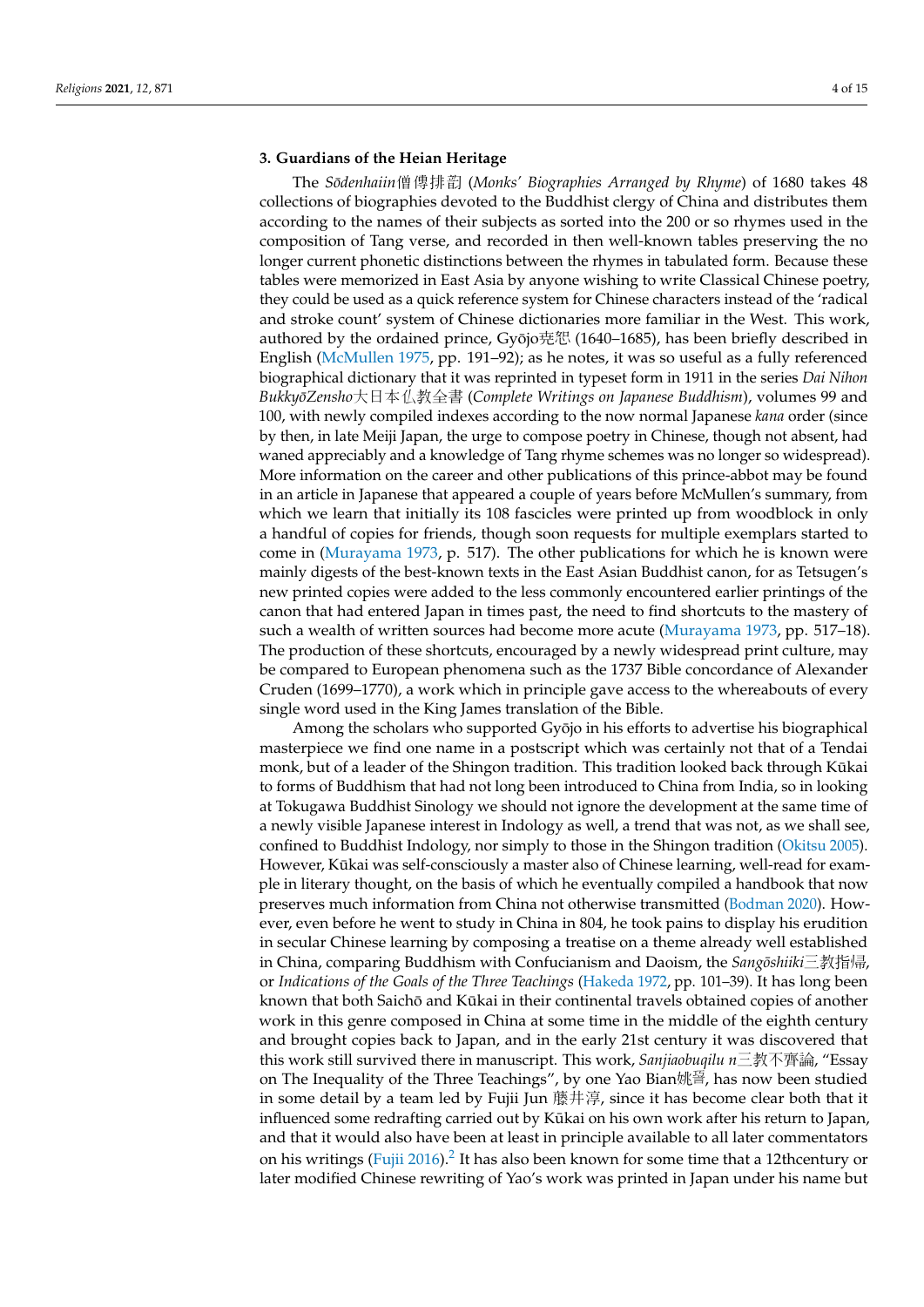under a new title, *Sanjiaoyouliezhuan*三教優劣傳, "Account of the Relative Value of the Three Teachings", in 1650 [\(Makita](#page-13-15) [1962\)](#page-13-15).

### **4. Commentary Ancient and Modern**

This is worth knowing, since Kūkai's writings were densely allusive, and so attracted repeated explication by learned followers of the Shingon tradition in later centuries, including the Shingon signatory to the *Sōdenhaiin*, Unshō運敞 (1614–1693). There is no readier illustration of the Sinology of a well-informed early Tokugawa monk than a reading of how Unshō handled the task of commenting on one of the most challenging texts within his tradition, and specifically that part of it that dealt with Daoism, since secular sources relating to Confucianism were generally well transmitted and well understood in 17th century Japan, whereas Daoist materials had only arrived in Japan piecemeal and much more sporadically, and were much more of a test of research skills. Of course Unshō was not always dependent on his own initiative in such matters, since clearly there was much in earlier manuscript commentary that he could readily put to good use, but as we shall see, he was living in an age during which scholarship was plainly starting to be undertaken on a somewhat different basis than hitherto, and an examination of the details of his work does allow for that transition to be studied from concrete examples, not just from summaries of existing academic research.

This process has now become more transparent than before, not simply because of the recovery of Yao Bian's work in its original form, but also because scholars in Japan have in recent years added to our knowledge of the medieval commentary tradition. The main repository for standard modern typeset editions of works on the *Sangoshiiki* is the fortieth volume of the pre-war *Shingonshuzensho ¯* 真言宗全書 (*Complete Writings of the Shingon School*). This includes not only Unshō and a younger contemporary, Ts $\bar{u}$ gen $\bar{H} \times (1656-1731)$ , but also full or partial earlier readings by the literary figure Fujiwara no Atsumitsu (Tonko)¯ 藤原敦光 (1063–1144), and by two anonymous writers, based on manuscripts transcribed in (though not necessarily composed in) 1220 and (as it would seem) 1372 [\(Takaoka](#page-14-4) [1935\)](#page-14-4). (However, there seems to be a problem I have not been able to resolve with the 1372 date, either with the original scribe or with the reprint: the former seems to add a non-existent year within the reign name to the cyclical indication given, while the table of contents of the latter gives a date in 1239 or 1240. Therefore, or simplicity of reference, the date 1372 is used here to indicate this work.) However, Toyama City Public Library 富山市立図書館 has now published online a further commentary by the late 12th century figure Kakumyō覚明, entitled*Sangōshiikichū*三教指歸注 (Notes on the Indications of the Goals of the Three Teachings) on the basis of a woodblock edition of 1620, and Fujii, using earlier research by another scholar in this field, has put online an edition of a 1133 manuscript commentary originally produced by Jōan成安 in 1088, the *Sangōshiikichūshū三*教指歸注集 (*Collected Notes on the Indications of the Goals of the Three Teachings*).

These early works are at a glance very different from the commentaries of the 17th and 18th centuries, wherein the influence of an age of print makes itself conspicuous. The sources of allusions are identified relatively succinctly, and while the sources cited may have been consulted directly, in the case of lesser-known works one suspects that the information may have been located at second hand in encyclopedias, though since this will have included at least one Chinese encyclopedia that no longer survives, establishing the point beyond question is unfortunately not entirely easy [\(Barrett](#page-13-16) [1980,](#page-13-16) p. 169). One aspect of the later age of print is a greater striving for encyclopedic detail in accounting for allusions, perhaps not simply because there were more books to read but also because of an increased sense of competition imparted by commercial factors in publishing. After all, while a 17th century British reader might well have been persuaded to part with his or her money for a book entitled *The Compleat Angler*, any such work more modestly claiming to represent 'a few tips on angling' might have placed itself at a commercial disadvantage. Izaak Walton's fishing classic of 1653 was not, however, based on book learning, so a more exact parallel might be a tome like Robert Burton's *Anatomy of Melancholy* of 1621, a massive compilation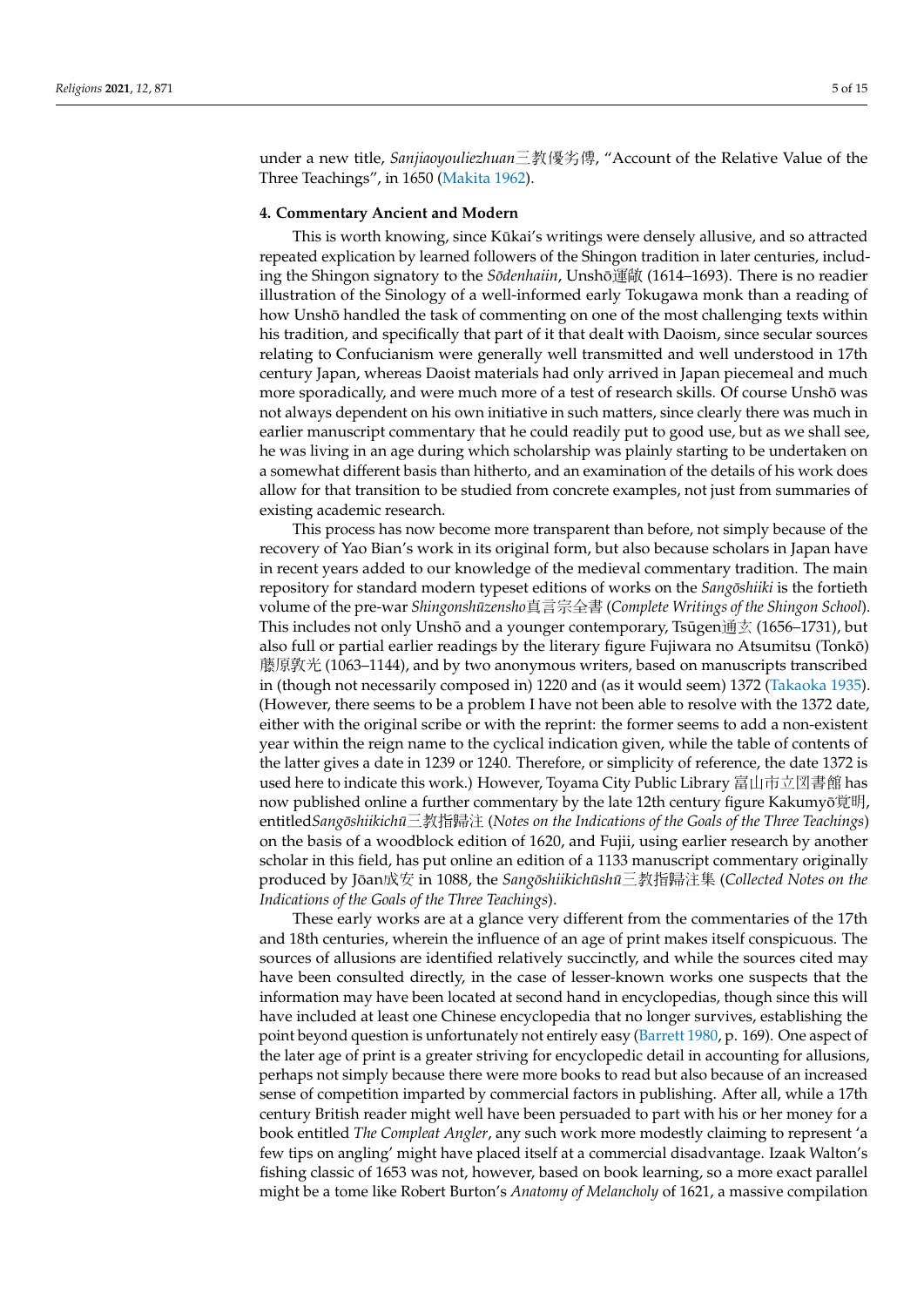drawing on all kinds of sources ancient and modern, including some information on China drawn from Matteo Ricci, though here the striving for comprehensiveness seems to have come more from the author himself rather than from publishing pressures.

Similarly, to suggest that competition may have made for bigger books in Japan is not to suggest that contemporary learned monks were swayed by any commercial considerations there, but just that a secular culture of big books could also have affected their monasteries: it was now possible to write books stuffed with erudition in a new way. Another factor that seems to have progressively come into play globally was an increase in the scholarly sense that quotations in standard reference works were not always accurate, and that checking them against a full text was always worthwhile–the attitude summed up by the Oxford scholar Martin Routh (1755–1854), who is alleged to have told a young don seeking the benefit of his long accumulated wisdom "You will find it a very good practice always to verify your references, sir!", though I have never myself got round to verifying this quotation. The age of print further meant that the books required for checking such references were more abundantly at hand, and as we shall see in the Japanese case more detail is often given as to where to locate quotations within these sources, even if citing exact pagination of a specific edition lay as yet in the future. However, it is important to understand that many of the ancient sources of Tang date or even earlier that had been available as complete works or in early citations to commentators of the manuscript age were not necessarily available in either fashion in the age of print. Unfortunately commentators like Unshō or Tsūgen, on finding these citations in the works of their predecessors, did not always as a matter of course make it clear if they had managed to verify them by other means or no, a problem that has some bearing on whether the recently retrieved Tang text on the Three Teachings by Yao was known in 17th and 18th century Japan or not.

Unshō, for example, attributes several quotations in his commentary to a compilation, apparently made in the late fourth century, of 'key sources on nourishing life', the *Yangshengyaoji*養生要集 (*Collected Essentials on Nourishing Life*), that had certainly disappeared as an integral work in China after the Tang. How long had it survived in Japan? It apparently did so either as an integral text, or as excerpted at some length in other intermediate materials, well into the 10th century. For some of his quotations of this source, perhaps, could have been taken from the *Ishimpo¯*医心方 (*Prescriptions at the Heart of Medicine*), a large and still surviving Japanese medical compendium of 982 that seems to have drawn directly from the Chinese text at that stage in its Japanese transmission [\(Barrett](#page-13-16) [1980,](#page-13-16) p.175, n. 28). However, though this work was printed in the 19th century and circulated widely in manuscript by that point, in the 17th century it was much rarer. On the other hand, one citation of the *Yangshengyaoji* by the Shingon monk that certainly survives also in Chinese compendia, and theoretically therefore could have been taken by him from such a source, is also listed as having been in Kakumyō's medieval period commentary, and though I have not been able to check it myself, this source was certainly consulted by Unshō according to the preface to his own work; indeed the passage entered the commentarial tradition even earlier than that, since it is also in the yet older manuscript of 1133 of Jōan's annotations, which for that matter are mentioned in preface as well, along with those of Fujiwara Tonkō. $3$  How this ancient fragment got into the tradition of commentary in the first place is another question, but these earlier citations provide the most obvious answer as to where Unshō found the passage and its attribution.

<span id="page-5-2"></span><span id="page-5-1"></span><span id="page-5-0"></span>A similar situation confronted him with regard to the *Shenxianzhuan*神仙傳, the collection of hagiographical notices translated by Robert Ford Campany as *Traditions of Divine Transcendents* [\(Campany](#page-13-17) [2002\)](#page-13-17). This fourth century Chinese collection was already being cited, perhaps indirectly, by 831, and had certainly been imported into Japan as an integral work by 891. $^4$  $^4$  It had even proved popular enough to inspire a Japanese imitation in the late eleventh century.<sup>[5](#page-11-4)</sup> However, over subsequent centuries in both China and Japan the transmission of the text in its complete form does not seem to have been sustained, though in China in particular a large amount of its content was preserved in quotation. At least one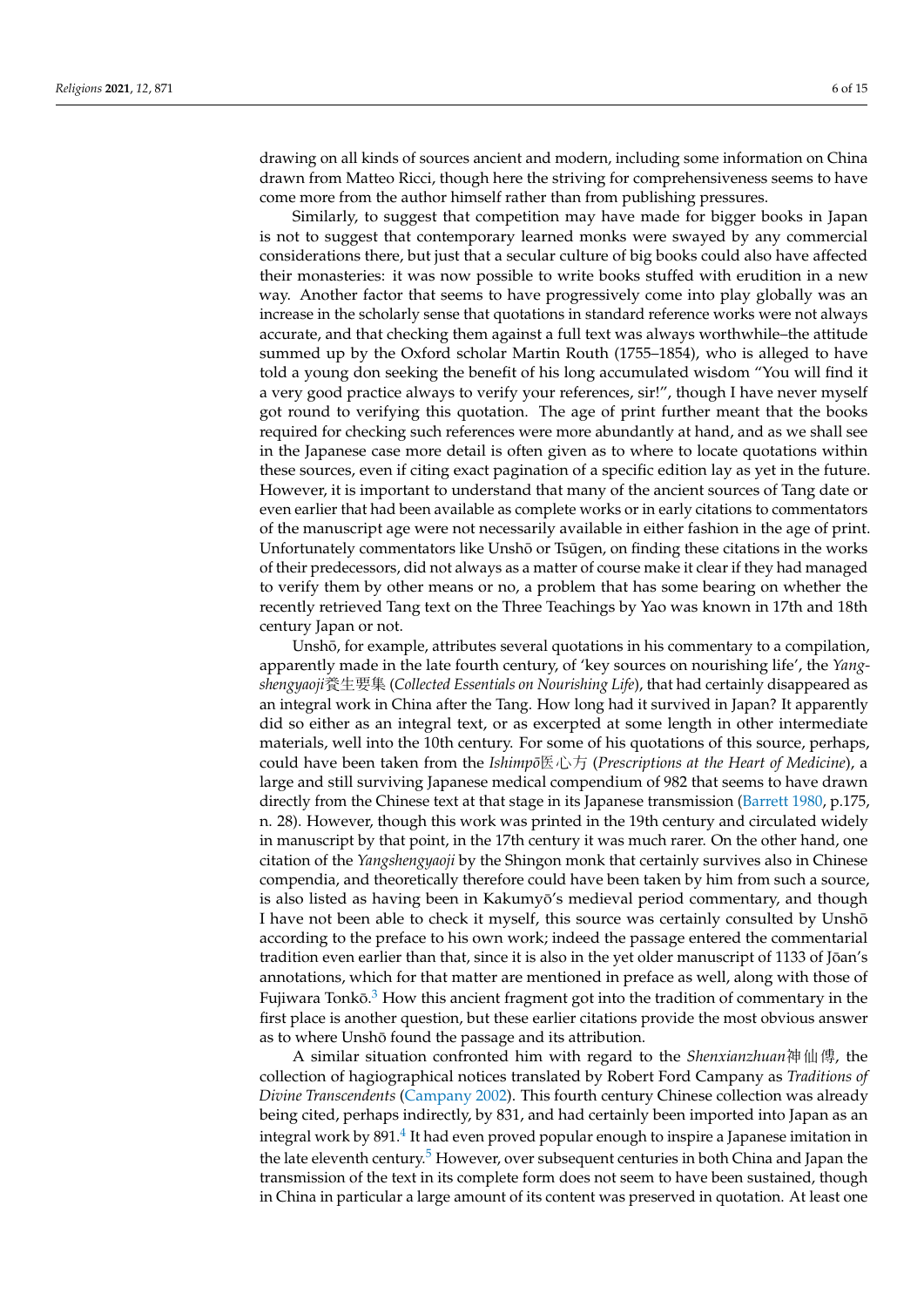of the repositories of all this quoted material in China then became very widely available in the 16th century, when the Chinese publishing industry achieved a level of commercial development not seen in Japan (as we have noted) until slightly later. Specifically, the printing in the mid-16th century of the *Taiping guangji*太平廣記 (*Extended Records from the Taiping Period*), the vast compilation under imperial auspices of pre-Song prose tales put together in 978 to 981, brought an impressive number of early sources back into circulation, and plainly had an immediate impact on late Ming writers–and even on early Tokugawa writers too.<sup>[6](#page-12-1)</sup> However, for some late 16thcentury publishers it further allowed them to piece together passages from lost books so as to launch once more one of their more problematic forms of product, namely substantial if not necessarily complete versions of works long unknown to a wide readership.<sup>[7](#page-12-2)</sup> Among such reconstructions we must count the 1592 publication in a major series of early works, of a *Shenxianzhuan* that waslargely derived from the new printing of this one compendious late 10th century source. $8$ 

<span id="page-6-3"></span><span id="page-6-2"></span><span id="page-6-1"></span><span id="page-6-0"></span>Now the earlier *Shenxianzhuan* of the age of manuscripts, which may well have been known directly to Kūkai, was certainly drawn upon to explicate his remarks on the Daoist section of his *Sangōshiiki* from at least the 11th century (*Sangōshiikichūshū*, p. 4, col.12, 28). However, as I have already noted elsewhere, Unshō's treatment of phrases in Kukai's text relating to this source reveals some interesting features of his ¯ working methods.<sup>[9](#page-12-4)</sup> In Jōan's commentary a total of 144 characters are devoted to the immortal Huang Chuping黄初平 and 80 in the commentary of 1372, on the basis of the *Shenxianzhuan*, but Unshō omits all mention of him, though he could have enlarged considerably on their notes (Sangōshiikichūshū, p. 4, col. 28; [Takaoka](#page-14-4) [1935,](#page-14-4) XL, p. 132b). Looking back earlier in the text, however, one finds that before reaching the point in Kūkai's composition where his predecessors had referred to Huang's details, he had tried to check in his copy of the *Shenxianzhuan* on the biography of Dong Weinian董威輦 or Jing京, but had not found it there, so perhaps the experience had discouraged him.<sup>[10](#page-12-5)</sup> As Campany shows, in this case Dong's biography is simply among those that never entered the *Taiping guangji*, so Unshō was plainly thwarted in his hope of extending his reading in this case [\(Campany](#page-13-17) [2002,](#page-13-17) pp. 537–38). By contrast, however, where Joan only gives a ¯ brief snippet from the *Shenxianzhuan* concerning the Isles of the Immortals, Unsho weighs ¯ in with a lengthy passage from that source concerning Liu An劉安, king of Huainan淮 南.<sup>[11](#page-12-6)</sup> Here he certainly had the relevant biography in the printed work in front of him [\(Campany](#page-13-17) [2002,](#page-13-17) pp. 442–47).

<span id="page-6-6"></span><span id="page-6-5"></span><span id="page-6-4"></span>These reactions may further be contrasted by what he does when he feels himself bibliographically on firmer ground, which can be seen in the case of a third Chinese work of Daoist inspiration. The origins of the *Han Wudineizhuan*漢武帝内傳 (*The Inner Tale of Emperor Wu of the Han*), the legend of the emperor's encounter with Xiwang Mu 西王 母, Queen Mother of the West, are by no means clear, but its transmission over the past millennium has been textually relatively stable and straightforward, at least in China, quite unlike either those of the *Yangshengyaoji* or the *Shenxianzhuan.*[12](#page-12-7) Its text has furthermore been published as part of a pioneering monograph by Kristopher Marinus Schipper (1934– 2021) in an edited nineteenth century form that allows for comparisons to be made between the best version in the Daoist Canon and that contained in the *Taiping guangji,* the source as it would appear of a separate printing in the same series of 1592 as that which included the first reconstituted *Shenxianzhuan.*[13](#page-12-8) The *Han Wudineizhuan* was certainly present as a separate work in Japan in 891 [\(Ceugniet](#page-13-18) [2000,](#page-13-18) p. 172, n. 18), but seems to have required reintroduction from China by Unshō's time.

<span id="page-6-7"></span>The story of the meeting between the Han emperor and the goddess was evidently well known to Kūkai, since he refers to it twice ([Hakeda](#page-13-13) [1972,](#page-13-13) pp. 115, 117). These brief allusions were further expanded in some detail by Jōan from whatever text of the *Han Wudineizhuan* he had available to him (*Sangōshiikichūshū*, p. 2, col. 13–p. 3, col. 4). Though his account is abbreviated, comparison with the edition provided by Schipper makes it quite clear that he is drawing on a text much closer to that of the Daoist Canon than to the version contained in the *Taiping guangji*, and as a 12th century manuscript one hopes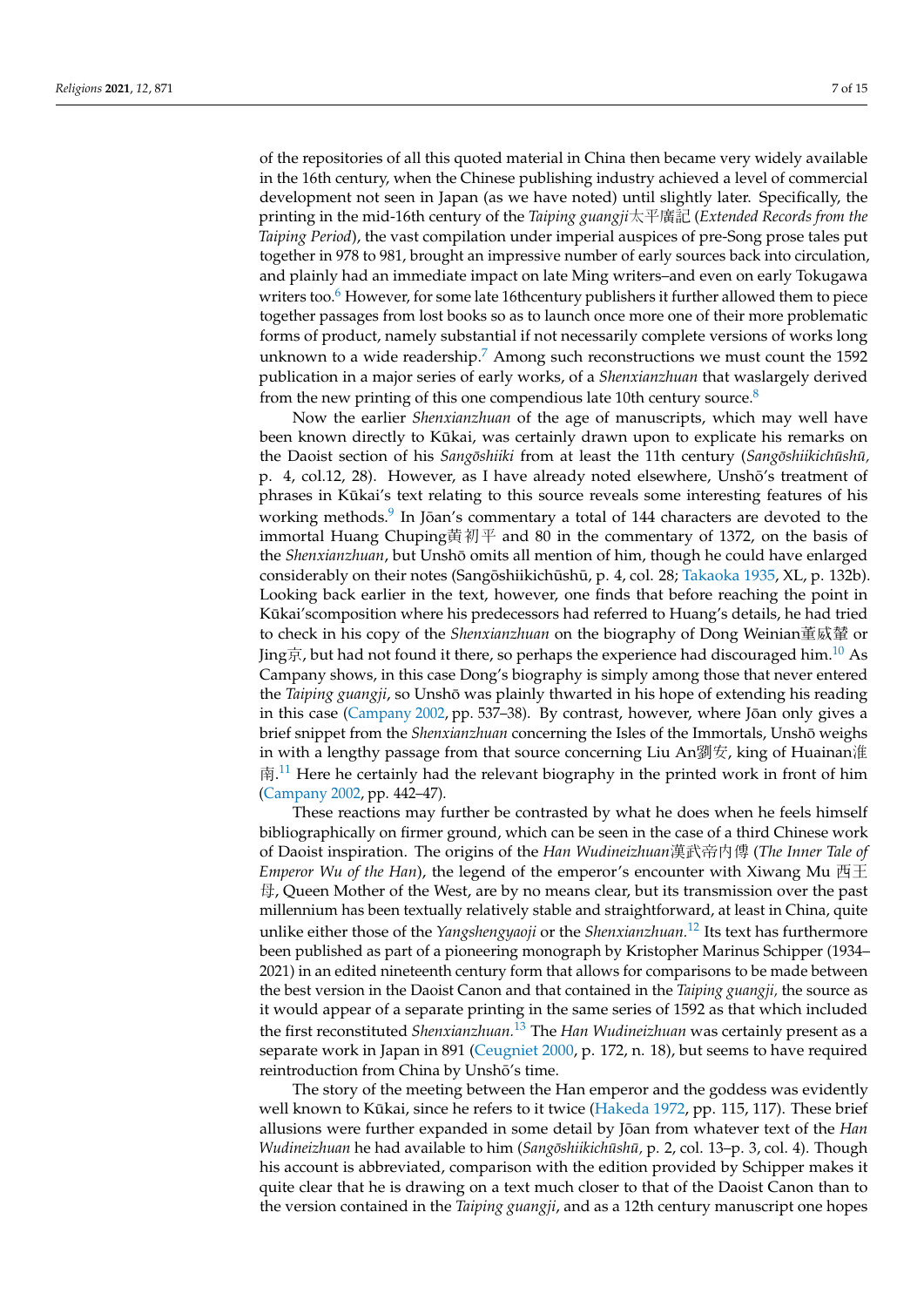<span id="page-7-0"></span>that its readings will be of value to future editors of this work. By contrast Unshō, while clearly aware of Jōan's version, does adopt some variants from the *Taiping guangji* tradition, and also restores some abbreviations imposed by Jōan, again using material apparently drawing on the *Taiping guangji* or a source dependent on it.<sup>[14](#page-12-9)</sup> A full edition of all the *Han Wudineizhuan* quotations made by Shingon commentators would be necessary to prove conclusively that Unshō in this instance deployed printed books to supplement the evidence he had gained from earlier manuscripts, but that at least must constitute a good working hypothesis.

<span id="page-7-1"></span>In the case of Tsugen, however, matters are much clearer, since he seems to be much closer to the aforementioned Martin Routh in his approach. The *Shenxianzhuan* biography that Unshō could not trace he verifies by reference to excerpts in early Chinese encyclopedias, even telling us in which fascicle of each he has located the relevant passages, while he also makes it clear that his succinct account of Wudi and Xiwang Mu relies on *Taiping guangji,* fascicle 48.[15](#page-12-10) A poem at the end of his commentary tells us that he had written it for younger persons, striving for concision and clarity over mere verbiage. Without a preface announcing his intentions one cannot tell whom he may have been thinking of chiding here, though one obvious candidate naturally comes to mind. I have already suggested that it would be wrong to impute merely commercial motives to Unshō; rather, his only fault seems to have been that he was something of a Kūkai 'completist' who could not bear to relinquish any effort in trying to squeeze every last element of meaning from his founding father's writings. We have already seen that Unshō mentions several predecessors from the manuscript tradition in his preface, but the way in which he describes them is worth noting too. Thus Kakumyō is commended for bringing together the annotations of his two predecessors, but at the same time he is also criticized for being less than exhaustive: 雖集 而大成, 尚未爲詳悉, a criticism that Unshō certainly seems to have been at pains to avoid [\(Takaoka](#page-14-4) [1935,](#page-14-4) vol. XL, p. 153b, col. 5).

What I think a consideration of these examples of Unshō's approach to the task of writing commentary establishes is that he was an exegete with the resources of an early modern book world at his disposal, but without the constraints of academic method that developed later, as that world matured. This surely should be kept in mind in assessing his references in his preface to the *Sanjiaobuqilun.* Yao's essay was certainly known to the earlier manuscript tradition, even if it is not always clear whether commentators are drawing directly on his text or referring back to citations in the writings of their predecessors, sometimes including cases in which there is in fact possible evidence in favor of the former option. A lengthy series of excerpts by Tonkō, for example, could have been the source of a briefer, overlapping one in the commentary of 1239.<sup>[16](#page-12-11)</sup> Laterhowever the commentary of 1239 draws on another passage from a different part of the text which cannot be found in the published, surviving part of Tonkō's work–though since it is the equivalent section on Daoism that is missing this may not be very significant.<sup>[17](#page-12-12)</sup>

<span id="page-7-5"></span><span id="page-7-4"></span><span id="page-7-3"></span><span id="page-7-2"></span>By contrast Unshō mentions the *Sanjiaobuqilun*, but does not cite it even though he certainly had Tonkō's earlier commentary in front of him, and appears unaware of its authorship.<sup>[18](#page-12-13)</sup> No one to my knowledge in the manuscript tradition associated with the *Sangōshiiki* uses the expanded rewrite, the *Sanjiaoyouliezhuan*, but here again Unshō lists it, presumably on the basis of its 1650 Japanese printing, since he assigns the authorship by Yao to the Song period, but explicitly at least makes no use of it either. However, between his mention of these two works he inserts also a reference to yet another work on the 'Three Teachings, a *Bianliangsanjiaolun*辯量三教論 (*Essay Discriminating and Weighing Up Between the Three Teachings*) by Fayun法雲 [\(Takaoka](#page-14-4) [1935,](#page-14-4) vol. XL, p. 153a). Unsho had certainly ¯ never seen this source, since although it is listed a couple of times in Buddhist bibliography of the seventh century, thereafter there is no trace of its existence whatsoever. Though he might have mentioned one other rather later Buddhist work on the Three Teachings, the likelihood is that these three titles were all the writings he was aware of that on the evidence of their titles discussed them from a Buddhist viewpoint.<sup>[19](#page-12-14)</sup> He was simply being a 'completist', enumerating all relevant materials known to him whether he had read them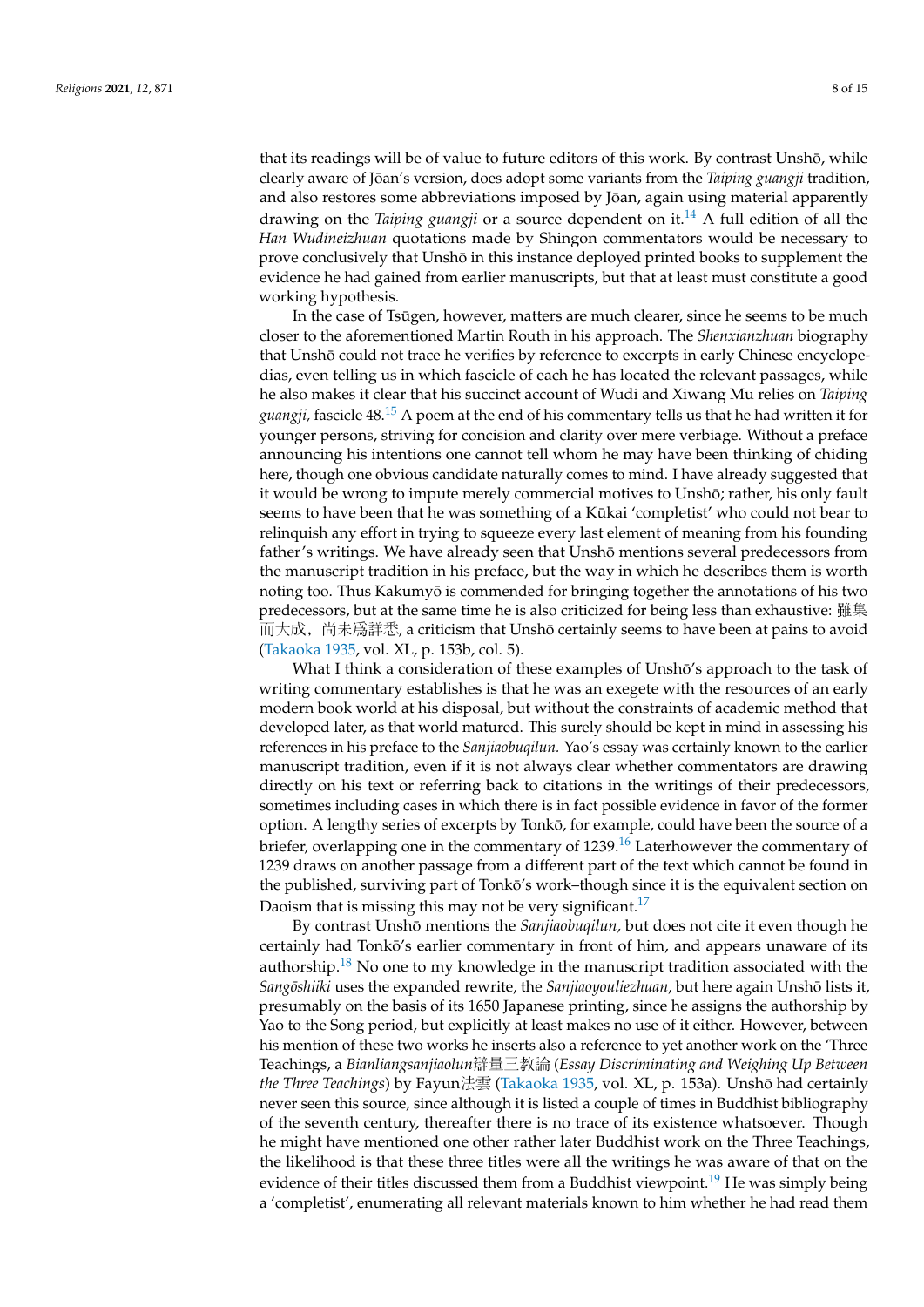or not, so there is no reason to suppose that he had a copy of Yao's Tang work in front of him at all.

#### **5. Kamakura Buddhism and Its Curatorship of Earlier Tradition**

One may object that, in the case of the Shingon monks whose work has just been described, the example of the Japanese founder of their tradition and of his writings gave them a particular interest in mastering the secular sources that he had drawn upon. However, the Chinese roots of all Japanese Buddhist schools, even those that had arisen from the efforts of Japanese founders during the ferment of the Kamakura period, were always there, and in the 17th century they seem to have come to the fore to a greater extent than in earlier times. A good example of this would be the Nichiren日蓮 monk SōsanGensei艸山元政 (1623–1668), who has been introduced to an Anglophone readership in the appealing poetry translations of Burton Watson (1925–2017), from which it is fully evident that he wrote poetry as fluently in Chinese as a young John Milton (1608–1674) was then writing poetry in Latin. The main impression derived from the biographical sketch that precedes Watson's translations is of a quiet life, limited by ill health and primarily dedicated to the filial support of the poet's elderly mother. However, it is made quite clear that China also had an immediate impact on him, in the person of the refugee Chinese scholar Chen Yuanbin陳元贇 (1587–1671) [\(Watson](#page-14-5) [1983,](#page-14-5) p. xxiii). Chen in particular introduced him to the literary ideals of Yuan Hongdao袁宏道 (1568–1610), which greatly influenced his own writing both in *kanbun* Chinese and in Japanese [\(Chou](#page-13-19) [1988,](#page-13-19) pp. 44–48). Watson also notes in passing that his monastery had an outstanding collection of Chinese materials, and that the dynamism of the publishing industry in the Kyoto of his day meant that he had no difficulty in getting his works and those of his associates published there [\(Watson](#page-14-5) [1983,](#page-14-5) p. xxiv, n. 10; p. 99, n. 5). In fact, many of Gensei's publications were works of Buddhist scholarship, with the concerns of his school very much predominant; in a description of the evolution of Nichiren interpretations of the *Lotus Sutra* over time, his name occupies a prominent position. Moreover, he is thought to exemplify a movement of the period in exegesis back from its Kamakura starting point to consider its Chinese antecedents [\(Motai](#page-13-20) [1965,](#page-13-20) p. 644).

However, Gensei has at least one more academic achievement to his credit that has generally been overlooked. He was responsible for the printing in 1661 of the first edition of a Tang Buddhist work by a lay follower of Tiantai Buddhism text, which survived intact into the 20th century and otherwise would only be known from some fragments of a Southern Song edition: the *Shandingzhiguan*定止觀 (*Abbreviated and Edited Great Cessation and Contemplation*), by Liang Su梁肅 (752–793). This is not immediately apparent today, at least online, because in CBETA the portion of the text giving Gensei's editorial comments has become detached from the work in question and published separately; even the typeset edition of the supplement to the Canon on which CBETA is based eliminates one or two helpful details such as the name of the Kyoto publisher that Gensei used. Others in his school who picked up the ad fontes mood of the times, going back to the earlier historical levels of their heritage, expended greater efforts, but the republication of Chinese texts that have subsequently become rare or disappeared is an aspect of the Tokugawa scholarly achievement that should not be underestimated.

One follower in the Nichiren tradition whose work has proved of value to 20th century Anglophone scholarship on Chinese Buddhism was Nyokai如海 (?-1711). A study mentioning his name by Okitsu has already been cited above, since in 1695 he seems to have been the first independent modern publisher of the *JinQishilun*金七十論 (*Suvarnasaptatiśāstra*), a work of non-Buddhist Sāṅkhya thought, translated in the sixth century and included thereafter in all editions of the canon (currently, T. 2137), but without attracting much attention at all. Okitsu quotes Nyokai's appended argument for his independent edition as affirming that this non-Buddhist philosophy was certainly superior to that of Confucius or Laozi, even if not on a par with Buddhism; he also notes a succession of studies of this work in later Tokugawa times that seem to have stemmed from this publication, though it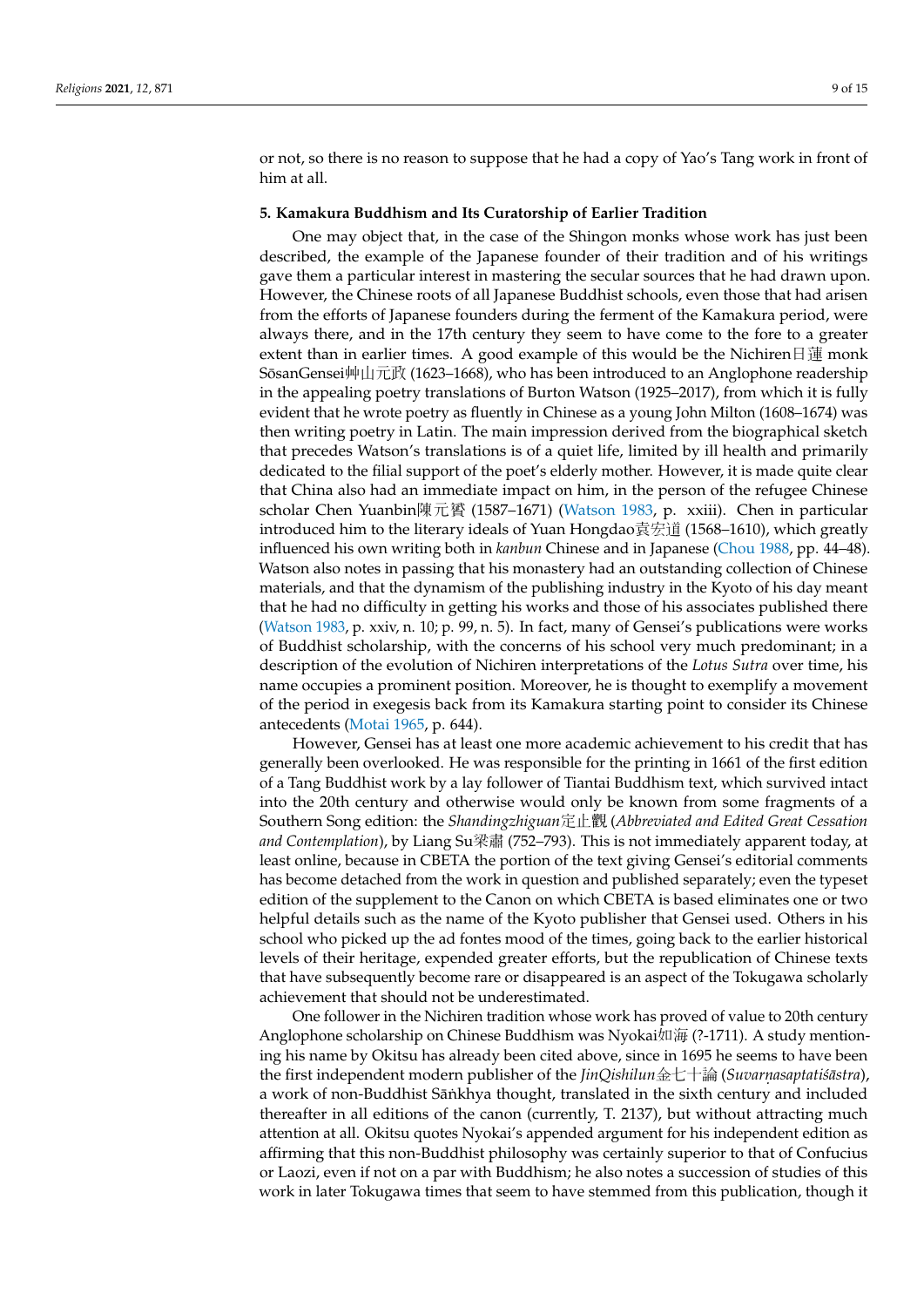may be that in promoting this proto-Indological venture Nyokai was simply being mindful of the commercial interests of his publisher [\(Okitsu](#page-13-11) [2005,](#page-13-11) p. 34). However, Nyokai certainly did not skimp on his own Chinese learning: his detailed biography of the great Chinese systematiser of the tradition upon which both Japanese Tiantaiand Nichiren drew, Zhiyi $\mp$ 台智顗 (538–597), *Zui Tendai Chishadaishikinenrokushoge ¯* 隋天台大師智者記年録詳解 (*Detailed Explanations of the Chronological Record of Zhiyi, Great Master of Tiantai*), completed in 1688, is commended for its documentary thoroughness by Leon Hurvitz [\(Hurvitz](#page-13-21) [1962,](#page-13-21) p. 100). Perhaps even more significantly, the outline biography ofZhiyi upon which this more thoroughly documented work comments, *Zui Tendai Chishadaishikinenroku* (*Chronological Record of Zhiyi, Great Master of Tiantai*), begins with something perhaps more routine nowadays but surely very unusual for his time: a critical survey of the accuracy of all existing biographies, including an account of their interrelationships that extends to remarks on biographies that may once have been influential but were subsequently lost [\(Tendai](#page-14-6) [1987,](#page-14-6) pp. 378–80). This survey is not quite comprehensive: one late eighth century Chinese monk mentions Du Zhenglun杜正倫 (?-658) as a writer on Zhiyi, and his work seems to have disappeared thereafter (*Wenyuanyinghua* 863.5a3) and to have escaped Nyokai's attention. However, I know of no earlier East Asian biographer of anyone, Buddhist or not, who even tries to adopt such a modern source-critical approach: even such a model scholar as Zhu Xi 朱熹 (1130–1200), for example, may dispute specific points in editing a biography, but does not seem to attempt any systematic overview of his sources [\(Ma](#page-13-22) [1957,](#page-13-22) pp. 435–45).

Finally, lest it be thought that those in the Pure Land tradition did not participate in this upsurge of scholarly activity, we should note that the importation of the late Ming canon and the creation of Tetsugen's new edition was as much to the benefit of Pure Land Buddhists as it was to adherents of Zen, who because of Ming Chan's Pure Land tendencies were actually somewhat inclined to look this gift horse in the mouth. However, it was a Japanese Pure Land Buddhist, Ninchō忍澂 (1645–1711) who discoveredthat Tetsugen's edition was textually not as reliable as a thirteenth century Korean edition still preserved in carefully edited Japanese typeset editions of the 20th century that are used today [\(Mizuno](#page-13-23) [1982,](#page-13-23) pp. 182–83).

Before concluding, since I am conscious of having used the word 'modern' in various places, and of having referred to British scholars of the 17th and 18th centuries in passing, it may be helpful to introduce one such writer briefly, in order to explore possible comparisons a little further. I would hope that the examples of learned Japanese clerics mentioned so far may have persuaded the reader that these individuals and their responses to Chineselanguage materials do merit further study, if only for their heroic levels of engagement with extraordinary quantities of Chinese text. Beyond that however, might they not also have a place in world history? How might they compare in their working methods as scholars, despite the differences in their subject matter, with a British contemporary? In order not to tax the reader too much with any consideration of some mightier hero of Anglophone intellectual achievement, I have chosen figure generally remembered today as an unscholarly fool, though in fact his enduring success in at least one case raises the entire issue of how to assess minds across cultures that were plainly more sophisticated in some ways than those of most of their forebears, whilst still seeming to us in other ways very much part of an age that is now quite alien to us.

#### **6. Early Modern Scholarship in Comparative Perspective**

In some respects, Britain under the Tudor and Stuart rulers took a narrower view of the cosmos than inhabitants of Tokugawa Japan. To be precise, their world was believed to have been created not countless kalpas ago but at around 6 pm on 22 October 4004 BC, at least according to the well-known calculations of Bishop James Ussher (1581–1656). Only a rather small minority would support such a chronology today. However, it would be wrong for that reason to dismiss Ussher's scholarship in toto as not worth consulting any more. He may have based his chronology in this case on unsafe assumptions about his main source, the Bible, but he was a very widely read and methodologically careful man, a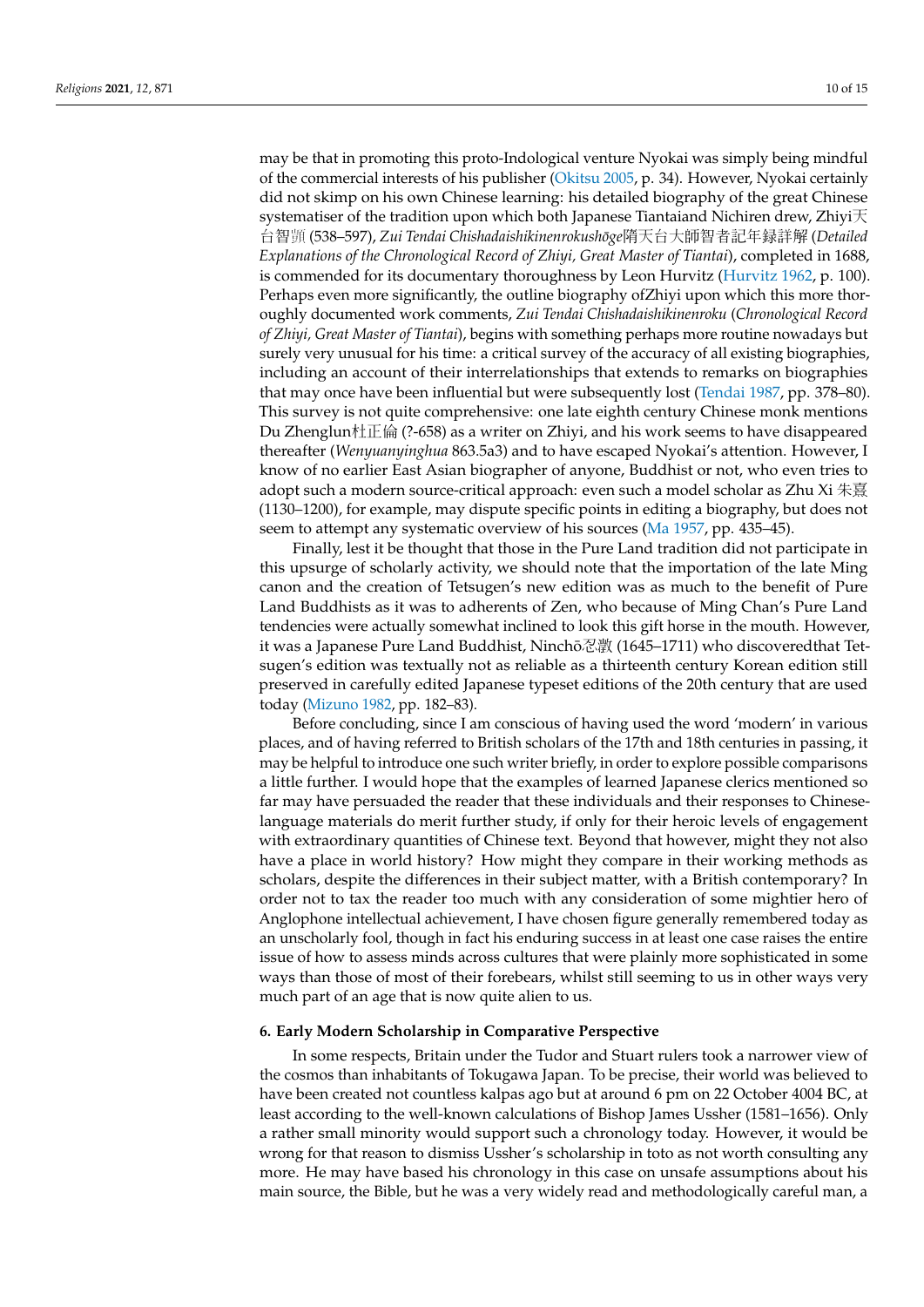reader not only of Latin and Greek but also of other languages too, including Arabic, and a moderate in an age of intense political violence in Ireland and Britain who retained to the end the respect of both sides. In at least one other case, moreover, his scholarship remains completely valid to this day.

Ussher, like the Japanese, lived in a world in which the manuscript culture of earlier times had given way to a vigorous print culture that was still gathering up the heritage of the past and communicating it through the new technology to a wider readership. The task of scholars of his generation was to sort the wheat from the chaff, and to examine critically sources within the Christian tradition that were not always what they seemed to be. These included sources that reached back in time to very soon after the age of the New Testament, and in particular the letters of Ignatius of Antioch, who lived in the early second century AD. More than a dozen documents under his name had been in circulation before Ussher's time, and prior to the rise of Protestantism their authenticity had not been challenged. Ussher, however, in 1644 published a treatise in Latin pointing out that only seven of them withstood critical scrutiny, and adduced as part of his case two manuscripts in which a mere seven of the letters had been translated from Latin into Greek in 13th century England. One of these manuscripts is still in the library of Gonville and Caius College, Cambridge; the other was then in the possession of the cleric Richard Montagu (1577–1641). These seven he put forward as the genuine core within the corpus.<sup>[20](#page-12-15)</sup>

<span id="page-10-2"></span><span id="page-10-1"></span><span id="page-10-0"></span>The details of Ussher's manuscript discoveries and their consequences for our understanding of the 13th century, and of the 17th century and later reactions to his Latin treatise, need not concern us here. $^{21}$  $^{21}$  $^{21}$  What is worth pointing out is that the Montagu manuscript was lost soon after he took full collation notes from it, making his work extremely valuable for the information he preserved on Greek sources in medieval England, and that the conclusions of his 17th century scholarship on Ignatius was subsequently confirmed by later historians, and have still remained worthy of mention in the 21st century.<sup>[22](#page-12-17)</sup> At the same time as Ussher was making his breakthrough however, a print culture had come into being off the eastern coast of the Eurasian landmass that was marked by a very similar effort at examining and publishing an ancient continental religious heritage, yet that scholarly effort, with one or two recent exceptions mentioned above, has been so far largely overlooked in the Anglophone world, even though much that was achieved in those days is likewise of continued importance for contemporary research, as we have noted. Perhaps part of the reason for the neglect is that the clerics of Japan were no more writing in Japanese than Ussher was writing on Ignatius in English: both ends of the landmass were working throughout in a learned language that was not their own. In the Tokugawa Japanese world of learning, Chinese books had very much the same sort of role that books in Latin had in 17th century England, though with the advantage that there was no need to learn Chinese as a spoken language.

However, did the similarity go beyond materials and methods? If Ussher assumed the veracity of the Bible, did not his Japanese contemporaries assume the veracity of Buddhist texts? Of course, Confucians in China, and those in Japan who followed them, insisted that they were nonsense, but this was just a matter of partisanship: little had been done to demonstrate rather than simply affirm even that they were not necessarily the words of the Buddha. Ussher's success came with weighing up the authenticity of post-canonical writing; in Japan, the only person mentioned above who attempted something similar was Yōson, and his efforts turn out to have been unreliable. Do we see a failure of critical spirit in Japan, despite the advances in the organization of very high levels of erudition? If so, was this due to larger problems in the outlook of Japanese Buddhists, or mere chance? Consider, for example, what might have happened if Chen Yuanbin had introduced Gensei not to the latest in Ming literary thought but to someone like Jiao Hong  $\frac{\text{d}t}{\text{d}t}$  (1540–1620), who (whatever his limitations) came closer to foreshadowing the evidential scholarship (*kaozheng*考證) style of the Qing era [\(Yü](#page-14-7) [2016,](#page-14-7) pp. 321–54)? Or might progress in East and West been more a matter of time spent collectively over the years in reading rather than any differential in intelligent responses to what that wide reading revealed?In addition,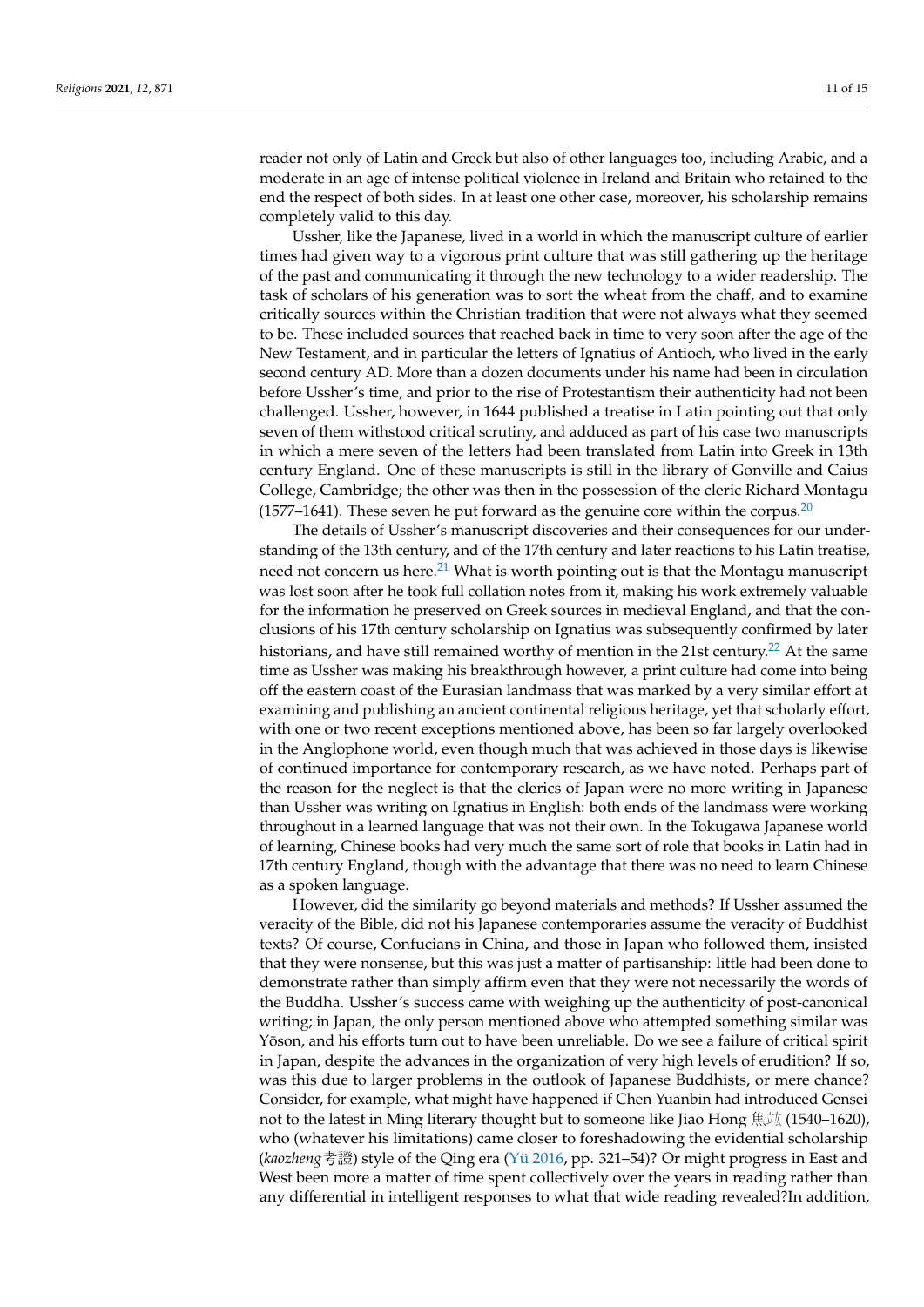17th-century Britain too experienced the benefit of a refugee scholar, Isaac Casaubon (1559– 1614), even if it turns out that Richard Montagu was amongst those who sadly chose not to make him welcome. However, England had already been subject to the improving continental influence of Erasmus (1466–1536), and if we look for critical innovation in the study of Buddhism in Japan, it is certainly there later, however one wishes to present it, in the work of Tominaga Nakamoto 富永中本 (1715–1746) [\(Barrett](#page-13-24) [2016\)](#page-13-24).

The Japanese case is intriguing. In China too scholarship became more precise, but there a suspicion of Western influence via the first Catholic missions has long complicated the picture, especially perhaps because 18th-century Chinese scholars sometimes were prepared to show a surprising level of acknowledgment of the virtues of Western methods, at least as a means of spurring on the efforts of their Chinese peers [\(Sela](#page-14-8) [2018\)](#page-14-8). However, early Tokugawa Buddhists were working solely on their own heritage in an intellectual sphere remote from the knowledge brought by Catholic missions or later by Dutch contacts.

#### **7. Conclusions**

As a creative response to imported Chinese Buddhism, the scholasticism of early Tokugawa monks cannot be characterised as displaying religious creativity after the fashion of the great Japanese figures of the Kamakura period. Yet they did innovate, if only in matters of academic technique, an area where the break from the past is easily overlooked. However, it might be wrong to downplay the value of their efforts. This development has simply never been properly assessed, perhaps because it is only one facet in Sino–Japanese interactions, a field that itself still seems to count as a minor specialism in the study of East Asia. I may be completely wrong in suggesting that in fact the achievements of the scholars I have briefly mentioned, and of many more besides, are actually of substantial importance in world historical terms, particularly if we wish to understand how modernity might not be the outcome solely of the diffusion of Western learning but also (as many are now beginning to suspect) of simultaneous progressive developments elsewhere in the world. At least I hope to have persuaded the reader that such comparative investigations are worth pursuing in the future, wherever they may lead.

**Funding:** This research received no external funding.

**Institutional Review Board Statement:** Not applicable.

**Informed Consent Statement:** Not applicable.

**Data Availability Statement:** Not applicable.

**Conflicts of Interest:** The author declares no conflict of interest.

#### **Notes**

- <span id="page-11-0"></span>[1](#page-1-0) Jorgensen also cites his earlier work on this topic which I have not had to hand.
- <span id="page-11-1"></span><sup>[2](#page-3-0)</sup> This discovery also revealed that a work with the same title excerpted in a Dunhuang manuscript was an unrelated composition [\(Barrett](#page-13-25) [2020b\)](#page-13-25).
- <span id="page-11-2"></span>[3](#page-5-0) The passage in question reads 一日精二日唾三日涙四日涕五日汗所以損人之者也and occurs in Unshō, Sangō shiiki chū 4, [\(Takaoka](#page-14-4) [1935,](#page-14-4) XL, p. 221a, col. 11–12); using the continuous pagination of the *Shingonshū zensho* volume rather than the individual pagination of its various texts. For a listing of this quotation as occurring in the second fascicle of Kakumyō's work, which I have been unable to access directly, see the listing of ancient works surviving as quoted in other texts provided online by Kyoto University, [www.zinbun.kyoto-u.ac.jp/~takeda/edo\\_min/edo\\_bunka/syuitu/edono\\_kagaku\\_syuitu\\_03-14.html,](www.zinbun.kyoto-u.ac.jp/~takeda/edo_min/edo_bunka/syuitu/edono_kagaku_syuitu_03-14.html) accessed on 26 July 2020. For the same passage in the 1133 manuscript, see *Sangō shiiki chūshū* p. 6, col. 14, accessed 26 July 2020. Unshō's preface, p. 153b, cols. 4–5, lists his predecessors–we return to this document below.
- <span id="page-11-3"></span>[4](#page-5-1) [\(Penny](#page-13-26) [1996,](#page-13-26) p. 195), shows that it is cited–perhaps indirectly from some intermediate compilation–in the Japanese encyclopaedia *Hifuryaku*秘府略 of the former year; [\(Ceugniet](#page-13-18) [2000,](#page-13-18) p. 172, n. 18), lists it among the works of Daoist inspiration in the *Nihonkoku genzaisho mokuroku*日本国現在書目録 of the latter year.
- <span id="page-11-4"></span>[5](#page-5-2) [\(Ceugniet](#page-13-18) [2000,](#page-13-18) p. 172). The best study in a European language of this Japanese product, the *Honcho Shinsenden ¯* 本朝神仙傳, is [\(Calzolari](#page-13-27) [1984\)](#page-13-27).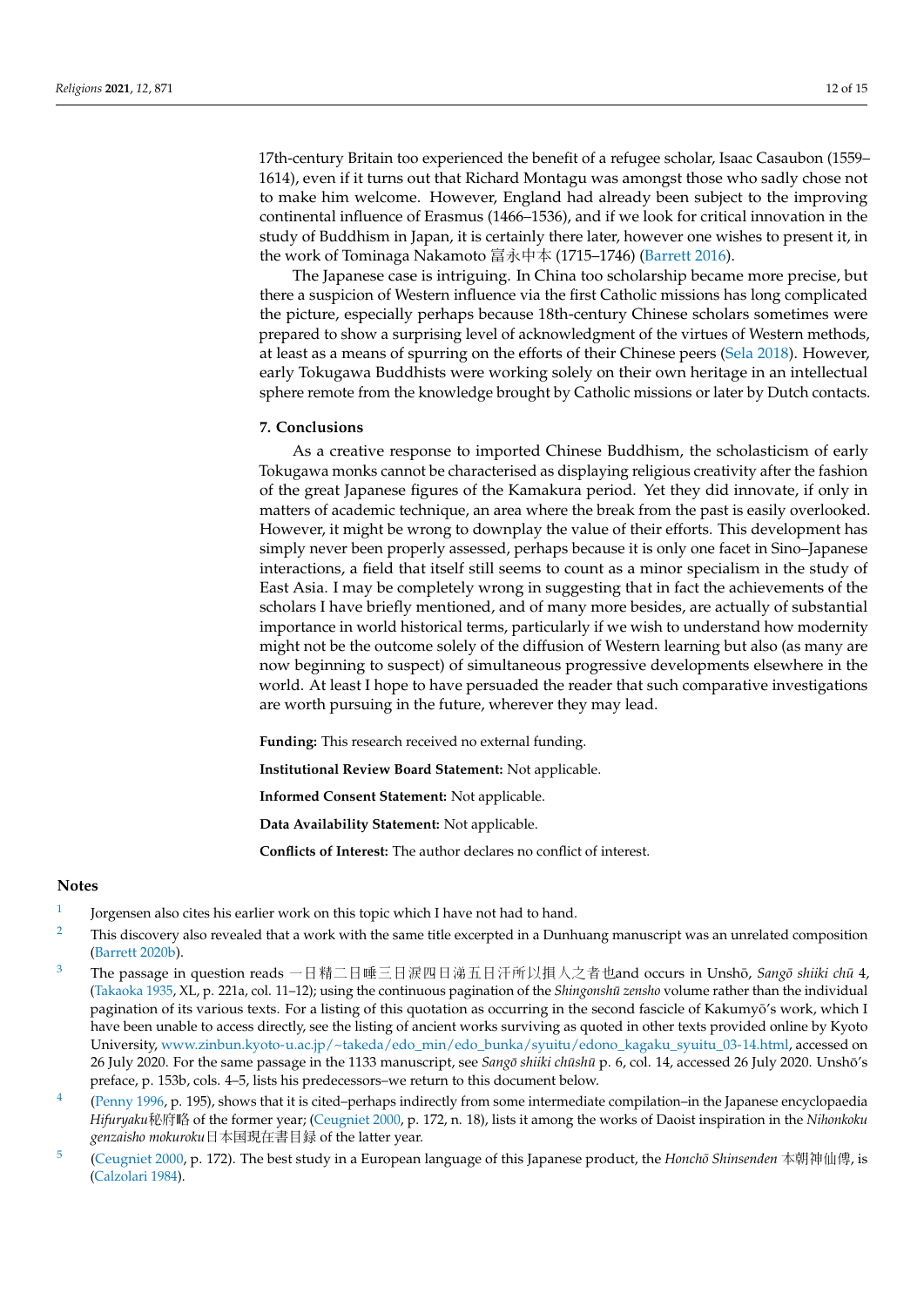- <span id="page-12-1"></span>[6](#page-6-0) The exact date of the first Ming edition of the *Taiping guangji* is unknown, though some details of the persons involved have been discovered: see [\(Zhang](#page-14-9) [2004,](#page-14-9) pp. 25–26). For one instance of the impact of this printing, see [\(Dudbridge, Glen](#page-13-28) [1983,](#page-13-28) p. 10); a *Ri A Monogatari* 李娃物語also seems to have resulted in Japan in the late sixteenth or early seventeenth centuries.
- <span id="page-12-2"></span> $7$  One such work of reconstitution that notoriously seems to have been carried out with scant regard for the authenticity of the material used is examined in [\(Thompson](#page-14-10) [1979\)](#page-14-10).
- <span id="page-12-3"></span>[8](#page-6-2) Note [\(Campany](#page-13-17) [2002,](#page-13-17) p.122), and cf. the very useful table in [\(Penny](#page-13-26) [1996,](#page-13-26) pp. 207–9). The series of 1592 in which the reconstituted work first appeared was the *Guang Han-Wei congshu*廣漢魏叢書.
- <span id="page-12-4"></span><sup>[9](#page-6-3)</sup> See p. 232 in particular [\(Barrett](#page-13-29) [2003,](#page-13-29) p. 232), though (as will have become apparent) the details given in n. 5 on p. 230 have now proved to be incorrect.
- <span id="page-12-5"></span>[10](#page-6-4) Unshō, Sangō shiiki chū 4, [\(Takaoka](#page-14-4) [1935,](#page-14-4) XL, pp. 210a–b), concluding 今本無載.
- <span id="page-12-6"></span>[11](#page-6-5) Jōan, p. 4, col. 13; Unshō, Sangō shiiki, 4, [\(Takaoka](#page-14-4) [1935\)](#page-14-4), XL, p. 216a, col. 10–217a, col. 2; cf. also p. 229a, col. 2–4. Note that these examples do not exhaust possible passages of value in studying the use of the *Shenxian zhuan* in this commentary: see also pp. 208b–9a.
- <span id="page-12-7"></span><sup>[12](#page-6-6)</sup> For some arguments for pushing its date of composition back from the sixth century (as favored in the monograph cited in the next note) into the fifth century, see [\(Barrett](#page-13-30) [2007,](#page-13-30) p. 488). Some would argue even for the late fourth century: cf. the summary of recent scholarship in [\(Knechtges and Chang](#page-13-31) [2010,](#page-13-31) pp. 350–51).
- <span id="page-12-8"></span>[13](#page-6-7) [\(Schipper](#page-13-32) [1965,](#page-13-32) p. 4); the critical edition contained in the *Shoushange congshu* 守山閣叢書 of 1844 is transcribed on 22 separate, reverse paginated pages following p. 144 of this study.
- <span id="page-12-9"></span><sup>[14](#page-7-0)</sup> Unshō, Sangō shiiki chū 4, [\(Takaoka](#page-14-4) [1935\)](#page-14-4), XL, pp. 213a–14a. Further extracts from *Han Wudi neizhuan* may be found on pp. 219a, 228b–29a.
- <span id="page-12-10"></span><sup>[15](#page-7-1)</sup> Note the indications given in his interlineated references, *Sangō shiiki kanchū* 簡註, in [\(Takaoka](#page-14-4) [1935\)](#page-14-4), vol. XL, p. 336b, col. 15; p. 338b, col. 15.
- <span id="page-12-11"></span>[16](#page-7-2) Compare these two works in [\(Takaoka](#page-14-4) [1935\)](#page-14-4), vol. XL, p. 7b, col. 8 to p.8a, col.1, and p. 109a, col. 2–3, all taken from *Sango shiiki ¯*  $chūshū, p. 62$
- <span id="page-12-12"></span>[17](#page-7-3) [\(Takaoka](#page-14-4) [1935\)](#page-14-4), vol. XL, p. 22a cols. 3–4, and cf. *Sangō shiiki chūshū*, p. 65.
- <span id="page-12-13"></span>[18](#page-7-4) For the incorrect identification of the author here, see [\(Fujii](#page-13-14) [2016,](#page-13-14) p. viii).
- <span id="page-12-14"></span>[19](#page-7-5) A Yuan period work by Liu Mi 劉謐, the *Sanjiao pingxin lun* 三教平心論 (T2117) was certainly known in seventeenth century China, where it was printed as part of the Jiaxing Canon in 1658, but might not have been known in Japan when Unshō was writing. Records of lost books such as the *Sanjiao quanheng* 三教詮衡 by the seventh century medical writer Yang Shangshan 楊上 善 and the *Sanjiao jiefen lun* 三教解論 by the Daoist Sun Yizhong 孫夷中 may not have been known to Unsho, or may not have ¯ been considered relevant.
- <span id="page-12-15"></span><sup>[20](#page-10-0)</sup> [\(Elrington](#page-13-33) [1864,](#page-13-33) p.106): "Libros enim duos nactus sum, alterum in publica collegii Gunwelli et Caii apud Cantabridgienses, alterum in privata D. Richardi Montacuti, Norwicensis nuper episcopi, bibliotheca repositum: qui Ignatianarum epistolarum interpretationem continebant, a vulgata nostra Latina divertissimam"; i.e., "I have come across two manuscript books, one kept in the college library of Gonville and Caius College, Cambridge, one in the private library of Richard Montagu, lately Bishop of Norwich, which contained a translation of the Ignatian letters very different from that of our usual Latin versions".
- <span id="page-12-16"></span><sup>[21](#page-10-1)</sup> For a recent account, see [\(Lockadoo](#page-13-34) [2020\)](#page-13-34). For ecclesiological and political reasons Ussher's work was soon attacked by no less a figure than John Milton (1608–1674); for a while in the nineteenth century further manuscript discoveries in Syriac appeared to cast doubt on his analysis, but as will be seen from the next note, by the late nineteenth century his deductions had been deemed irrefutable.
- <span id="page-12-17"></span> $22$  The full story of Ussher's manuscripts, and of other versions of the same genuine core discovered after 1644, is told in [\(Lightfoot](#page-13-35) [1889,](#page-13-35) pp. 73–109); for a recent reference to Ussher's key part in Ignatian scholarship, see [\(Ehrman](#page-13-36) [2003,](#page-13-36) pp. 206–11).

#### **References**

#### **Primary Sources**

- *Sangō shiiki chū*三教指歸注. By Kakumyō 覚明, c. 1190–95. Toyama City Public Library 富山市立図書館, copy of Kyoto1629 edition Available online: [https://www.library.toyama.toyama.jp/wo/rare\\_book/index?rare\\_book\\_list\\_flg=1&value\\_id=1293&lines=](https://www.library.toyama.toyama.jp/wo/rare_book/index?rare_book_list_flg=1&value_id=1293&lines=10&page=7) [10&page=7](https://www.library.toyama.toyama.jp/wo/rare_book/index?rare_book_list_flg=1&value_id=1293&lines=10&page=7) (accessedon 25 July 2020).
- Sangō shiiki chūshū三教指歸注集. By Jōan 成安. 1088. Online edition prepared by Fujii Jun 藤井淳, Available online: [https://www.](https://www.komazawa-u.ac.jp/~junfujii/img/file3.doc) [komazawa-u.ac.jp/~junfujii/img/file3.doc](https://www.komazawa-u.ac.jp/~junfujii/img/file3.doc) (accessed on 25 July 2020).
- *Sango shiiki ch ¯ u¯*三教指歸注. By Unsho¯ 運敞 (1614–1693). In Takaoka, ed.1935, vol. XL.
- *Sango shiiki kanch ¯ u¯*三教指歸簡註. By Tsugen ¯ 通玄 (1656–1731). In Takaoka, ed.1935, vol. XL.

*Wenyuan yinghua*文苑英華. Li Fang 李昉, comp. (1009). 1966. Beijing: Zhonghua shuju.

#### **Secondary Sources**

<span id="page-12-0"></span>App, Urs. 1987. Chan/Zen's Greatest Encylopaedist Mujaku Dōchū (無著道忠) (1653–1744). *Cahiers d'Extrême-Asie* 3: 155–74.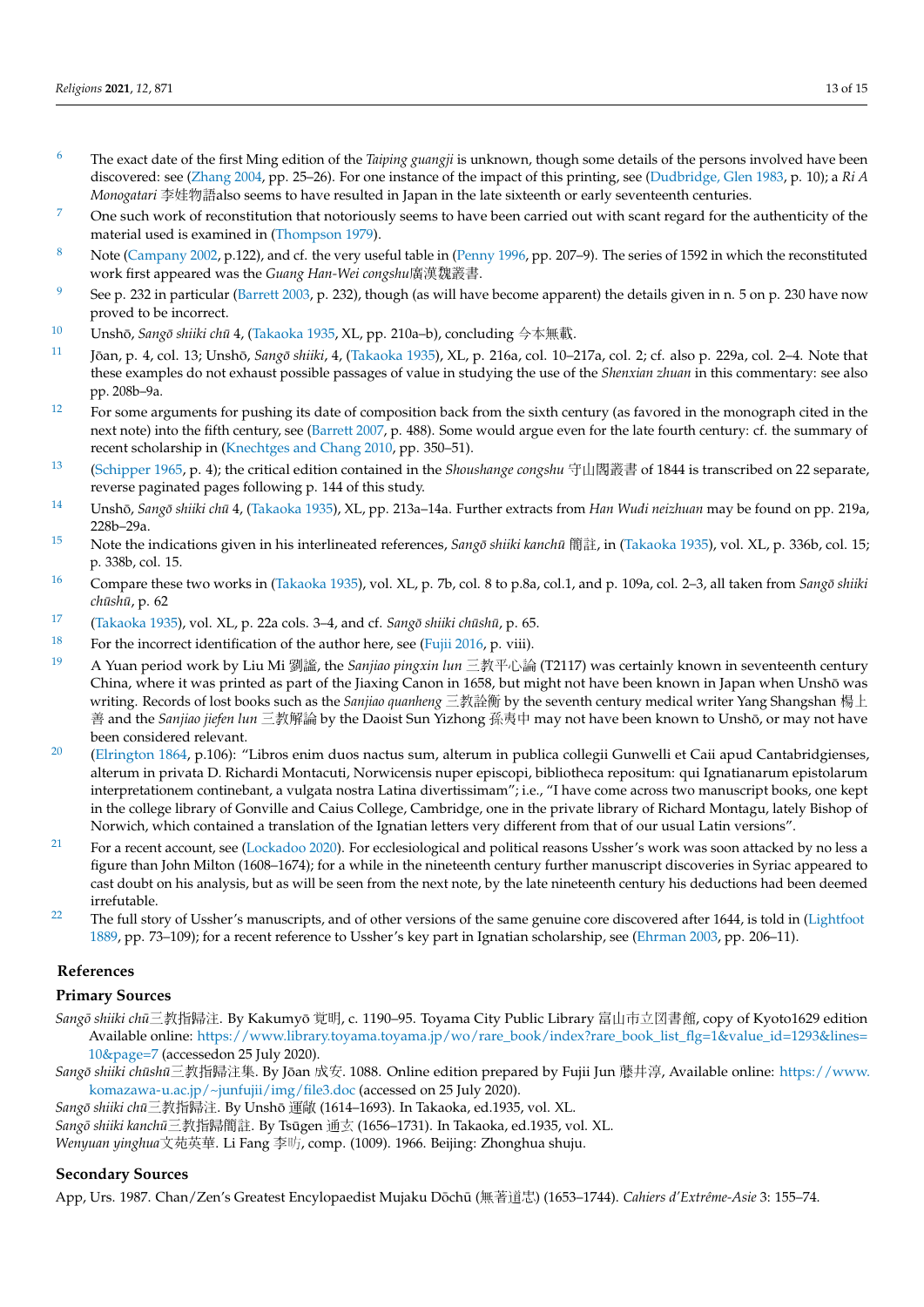<span id="page-13-4"></span>Baroni, Helen J. 2006. Iron Eyes: The Life and Teachings of Obaku Zen Master Tetsugen Dōkō. Albany: State University of New York Press.

<span id="page-13-16"></span>Barrett, Timothy H. 1980. On the Transmission of the *Shen Tzu* and of the *Yang-sheng yao-chi*. *Journal of the Royal Asiatic Society* 2: 168–76. [\[CrossRef\]](http://doi.org/10.1017/S0035869X00136329)

<span id="page-13-29"></span>Barrett, Timothy H. 2003. On the reconstruction of the *Shenxian zhuan*. *Bulletin of the School of Oriental and African Studies* 66: 229–35. [\[CrossRef\]](http://doi.org/10.1017/S0041977X03000144)

- <span id="page-13-30"></span>Barrett, Timothy H. 2007. Browsing along the Dao: Notes on the Schipper-Verellen Companion to the *Daozang*. 中國文化研究所學 報*Journal of Chinese Studies* 47: 481–94.
- <span id="page-13-24"></span>Barrett, Timothy H. 2016. Michael Pye, Translating Drunk–and *Stark Naked*: Problems in Presenting Eighteenth Century Japanese Thought. *Journal of the Irish Society for the Academic Study of Religions* 3: 236–49.

<span id="page-13-6"></span>Barrett, TimothyH. 2020a. Against Epigraphy: Once More a Visit to Zen and History. *Hualin International Journal of Buddhist Studies* 3: 162–81. [\[CrossRef\]](http://doi.org/10.15239/hijbs.03.02.08)

- <span id="page-13-25"></span>Barrett, Timothy H. 2020b. Liu Yan's 劉晏 (716–780) Essay on 'The Inequality of the Three Teachings' 三教不斉論: Problems Concerning its Manuscript Found in Dunhuang. *Komazawa Daigaku Zen Kenkyujo Nenp ¯ o Tokubetsug ¯ o¯*駒澤大学禅研究所年報特別号 32: 321–33.
- <span id="page-13-12"></span>Bodman, Richard W. 2020. *Poetics and Prosody in Early Medieval China: A Study and Translation of Kukai's ¯* 空海*Bunkyo Hifuron ¯* 文鏡秘府論. Melbourne and Basel: Quirin Press.

<span id="page-13-1"></span>Bowring, Richard. 2005. *The Religious Traditions of Japan, 500–1600*. Cambridge: Cambridge University Press.

<span id="page-13-27"></span>Calzolari, Silvio. 1984. *Il Dio Incatenato: Honcho Shinsen Den di ¯ Oe no Masafusa ¯* . Firenze: Sansoni.

- <span id="page-13-17"></span>Campany, Robert Ford. 2002. *To Live as Long as Heaven and Earth: A Translation and Study of Ge Hong's Traditions of Divine Transcendents*. Berkeley: University of California Press.
- <span id="page-13-18"></span>Ceugniet, Atsuko. 2000. L'Office des Études Supérieurs au Japon du VIII<sup>e</sup> au XII<sup>e</sup> Siècle et Les Dissertations de Fin d'Études. Genève: Librarie Droz.

<span id="page-13-19"></span>Chou, Chih-p'ing. 1988. *Yüan Hung-Tao and the Kung-an School*. Cambridge: Cambridge University Press.

<span id="page-13-28"></span>Dudbridge, Glen. 1983. *The Tale of Li Wa*. London: Ithaca Press.

<span id="page-13-36"></span>Ehrman, Bart D. 2003. *The Apostolic Fathers*. Loeb Classical Library 24. Cambridge: Harvard University Press, vol. 1.

- <span id="page-13-33"></span>Elrington, Charles Richard, ed. 1864. *The Whole Works of the Most Reverend James Ussher, D.D., Lord Bishop of Armagh, and Primate of All Ireland*. Dublin: Hodge, Smith, vol. 7.
- <span id="page-13-14"></span>Fujii, Jun 藤井淳, ed. 2016. Saichō, Kūkai Shōrai "Sankyō Fusei Ron" No Kenkyū最澄·空海将来『三教不斉論研究. Tokyo: Kokusho Kankokai.

<span id="page-13-13"></span>Hakeda, Yoshito S. 1972. *Kūkai: Major Works*. New York: Columbia University Press.

- <span id="page-13-21"></span>Hurvitz, Leon. 1962. Chih-i (538–597): An Introduction to the Life and Ideas of a Chinese Buddhist Monk. *Mélanges Chinois et Bouddhiques* 12: 1–372.
- <span id="page-13-5"></span>Jorgensen, John. 2007. Mujaku Dōchū (1653–1744) and Seventeenth-Century Chinese Buddhist Scholarship. East Asian History 32: 25–56.
- <span id="page-13-0"></span>Kemp, Peter. 1999. *Oxford Dictionary of Literary Quotations*. Oxford: Oxford University Press.
- <span id="page-13-31"></span>Knechtges, David R., and Taiping Chang, eds. 2010. *Ancient and Early Medieval Chinese Literature: A Reference Guide*. Part One. Leiden and Boston: Brill.
- <span id="page-13-3"></span>Kornicki, Peter. 1998. *The Book in Japan: A Cultural History from the Beginnings to the Nineteenth Century*. Leiden: Brill.

<span id="page-13-35"></span>Lightfoot, Joseph Barbe. 1889. *The Apostolic Fathers, Part II: S. Ignatius, S. Polycarp*, 2nd ed. London and New York: Macmillan, vol. 1.

<span id="page-13-34"></span>Lockadoo, Jonathan. 2020. Expanding the Narra tive: The Reception of Ignatius of Antioch in Britain, ca. 1200–1700. *Church History* 89: 1–23. [\[CrossRef\]](http://doi.org/10.1017/S0009640720000049)

<span id="page-13-22"></span>Ma, Qichang 馬其昶. 1957. *Han Changli Wenji Jiaozhu*昌黎文集校注. Shanghai: Gudian Wenxue Chubanshe.

<span id="page-13-15"></span>Makita, Tairyō 牧田諦亮. 1962. *Sankyō yūretsu den* ni tsuite三教優劣傳について. *Bukkyō Bunka Kenkyū 仏*教文化研究 11: 87–98.

<span id="page-13-2"></span>McDermott, Joseph. 2005. The Ascendance of the Imprint in China. In *Printing and Book Culture in China*. Edited by Cynthia J. Brokaw and Kai-Wing Chow. Berkeley: University of California Press, pp. 55–104.

<span id="page-13-9"></span>McMullen, David Lawrence. 1975. *Concordances and Indexes to Chinese Texts*. San Francisco: Chinese Materials Center, Inc.

<span id="page-13-23"></span>Mizuno, Kōgen. 1982. Buddhist Sutras: Origin, Development, Transmission. Tokyo: Kosei Publishing Co.

<span id="page-13-20"></span>Motai, Kyōkō 茂田井教亨. 1965. Nihon kinsei ni okeru Hokke shisō no tenkai 日本近世における法華思想の展開. In *Hokkeky No Shisōto Bunka*法華経の思想と文化. Edited by Sakamoto Yukio 坂本幸男. Kyoto: Heirakuji Shoten.

<span id="page-13-10"></span>Murayama, Shūichi 村山修一. 1973. Myōhōin monseki Gyōjo Hōshinnō to sono jidai 妙法院門跡法親王尭恕とその時代. *Shirin*史林 56: 491–535.

- <span id="page-13-7"></span>Ng, Wai-ming 呉偉明. 2014. Xu Fu dongdu chuanshuo zai Dequan sixiangshi de yiyi 徐福東渡傳在川思想史的意義. *Zhongguo Wenhua Yanjiusuo Xuebao*中国文化研究所學報*/Journal of Chinese Studies* 58: 161–76.
- <span id="page-13-11"></span>Okitsu, Kaori 興津香織. 2005. Nihon ni okeru 'Kin Shichijuron' to sono chūshakusho ni tsuite 日本における「金七十論」とその注釈 書について. Sengokuyama Ronshū仙石山論集 2: 30-59.

<span id="page-13-26"></span>Penny, Benjamin. 1996. The text and authorship of the *Shenxian zhuan*. *Journal of Oriental Studies (Hong Kong)* 34: 165–209.

<span id="page-13-8"></span>Pollack, David. 1986. *The Fracture of Meaning: Japan's Synthesis of China from the Eighth to the Eighteenth Centuries*. Princeton: Princeton University Press.

<span id="page-13-32"></span>Schipper, Kristopher Marinus. 1965. *L'Empereur Wou des Han dans la Légende Taoiste*. Paris: EFEO.